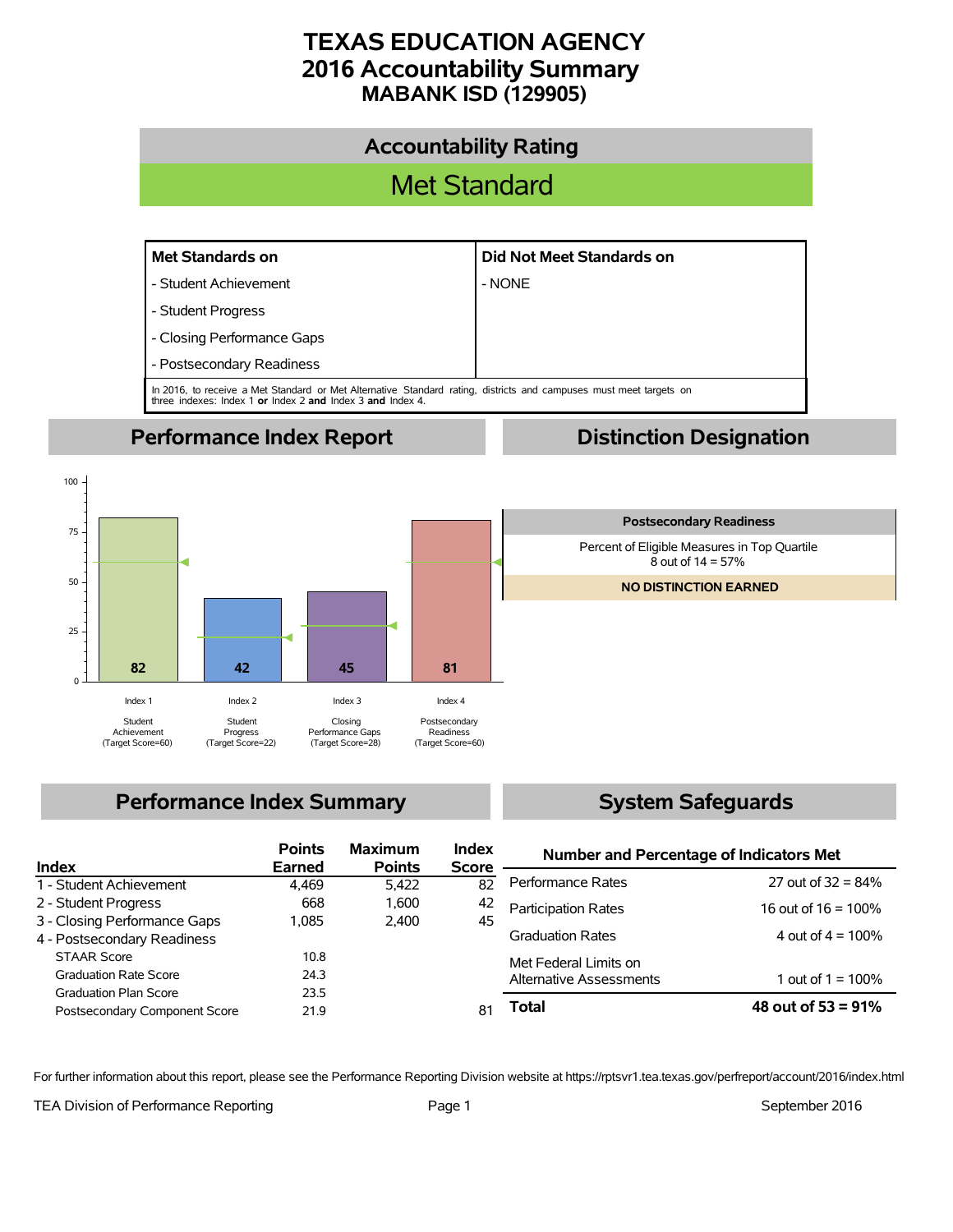## **TEXAS EDUCATION AGENCY 2016 Index 1: Student Achievement Calculation Report MABANK ISD (129905)**

|                                     |         |                    |         |                |                |       | % Level II          |               |
|-------------------------------------|---------|--------------------|---------|----------------|----------------|-------|---------------------|---------------|
|                                     |         |                    |         |                | <b>Social</b>  |       | <b>Satisfactory</b> | Index         |
|                                     | Reading | <b>Mathematics</b> | Writing | <b>Science</b> | <b>Studies</b> | Total | <b>Standard</b>     | <b>Points</b> |
| # at Level II Satisfactory Standard | .657    | ,402               | 344     | 685            | 381            | 4,469 |                     |               |
| <b>Total Tests</b>                  | 2,090   | .622               | 453     | 774            | 483            | 5,422 | 82                  | 82            |
| Index 1 Score (Target $= 60$ )      |         |                    |         |                |                |       |                     | 82            |

\* Indicates results are masked due to small numbers to protect student confidentiality.

- Indicates there are no students in the subject.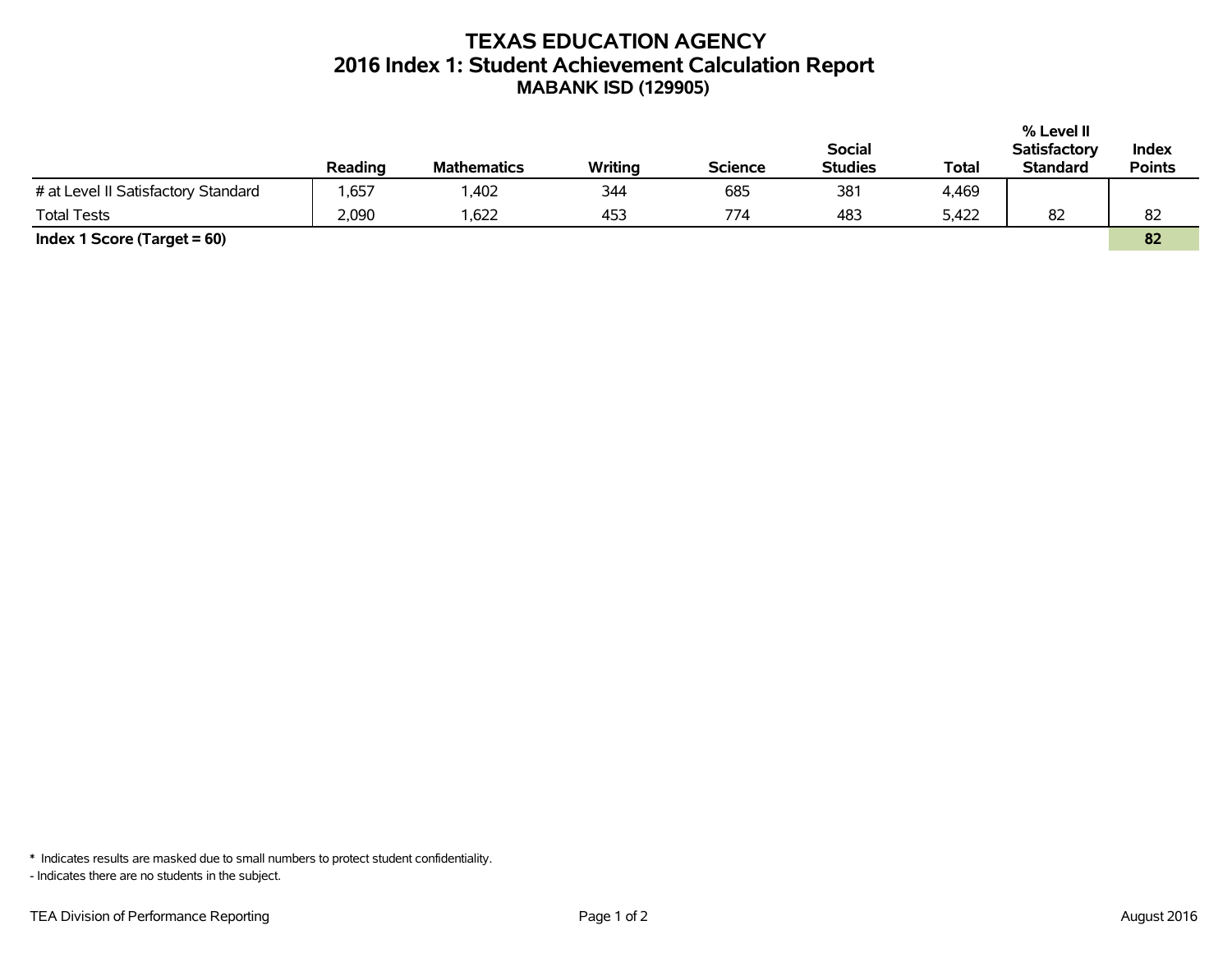## **TEXAS EDUCATION AGENCY 2016 Index 1: Student Achievement Data Table MABANK ISD (129905)**

|                                     |                 |                |                 |       |                          |        |                  | Two or      |                |               |            |
|-------------------------------------|-----------------|----------------|-----------------|-------|--------------------------|--------|------------------|-------------|----------------|---------------|------------|
|                                     | All             | African        |                 |       | American                 |        | <b>Pacific</b>   | <b>More</b> | <b>Special</b> | Econ          |            |
|                                     | <b>Students</b> | American       | <b>Hispanic</b> | White | Indian                   | Asian  | <b>Islander</b>  | Races       | Ed             | <b>Disadv</b> | <b>ELL</b> |
| 2016 STAAR Performance              |                 |                |                 |       |                          |        |                  |             |                |               |            |
| <b>All Subjects</b>                 |                 |                |                 |       |                          |        |                  |             |                |               |            |
| Percent of Tests                    |                 |                |                 |       |                          |        |                  |             |                |               |            |
| % at Level II Satisfactory Standard | 82%             | 70%            | 82%             | 83%   | 92%                      | 98%    | $\ast$           | 81%         | 42%            | 78%           | 70%        |
| Number of Tests                     |                 |                |                 |       |                          |        |                  |             |                |               |            |
| # at Level II Satisfactory Standard | 4,469           | 83             | 688             | 3,475 | $**$                     | 47     | $\ast$           | 150         | 291            | 2,444         | 61         |
| <b>Total Tests</b>                  | 5,422           | 118            | 835             | 4,208 | $\ast\ast$               | 48     | $\ast$           | 185         | 692            | 3,141         | 87         |
| Reading                             |                 |                |                 |       |                          |        |                  |             |                |               |            |
| Percent of Tests                    |                 |                |                 |       |                          |        |                  |             |                |               |            |
| % at Level II Satisfactory Standard | 79%             | 66%            | 79%             | 79%   | 89%                      | 95%    | $\ast$           | 79%         | 34%            | 75%           | 62%        |
| Number of Tests                     |                 |                |                 |       |                          |        |                  |             |                |               |            |
| # at Level II Satisfactory Standard | 1,657           | 31             | 249             | 1,297 | $\ast\ast$               | 18     | $\ast$           | 53          | 90             | 895           | 21         |
| <b>Total Tests</b>                  | 2,090           | 47             | 314             | 1,633 | $\ast\ast$               | 19     | $\ast$           | 67          | 268            | 1,191         | 34         |
| <b>Mathematics</b>                  |                 |                |                 |       |                          |        |                  |             |                |               |            |
| Percent of Tests                    |                 |                |                 |       |                          |        |                  |             |                |               |            |
| % at Level II Satisfactory Standard | 86%             | 70%            | 86%             | 87%   | 100%                     | 100%   | $\ast$           | 85%         | 57%            | 83%           | 82%        |
| Number of Tests                     |                 |                |                 |       |                          |        |                  |             |                |               |            |
| # at Level II Satisfactory Standard | 1,402           | 26             | 224             | 1,080 | $\ast\ast$               | 16     | $\ast$           | 47          | 113            | 785           | 27         |
| <b>Total Tests</b>                  | 1,622           | 37             | 259             | 1,246 | $\ast\ast$               | 16     | $\ast$           | 55          | 199            | 950           | 33         |
|                                     |                 |                |                 |       |                          |        |                  |             |                |               |            |
| Writing<br>Percent of Tests         |                 |                |                 |       |                          |        |                  |             |                |               |            |
| % at Level II Satisfactory Standard | 76%             | 71%            | 78%             | 75%   | $\ast$                   | $\ast$ |                  | 75%         | 29%            | 69%           |            |
| Number of Tests                     |                 |                |                 |       |                          |        |                  |             |                |               |            |
| # at Level II Satisfactory Standard | 344             | $\mathsf S$    | 52              | 270   | $\ast$                   | $\ast$ |                  | 12          | 15             | 188           | $\ast$     |
| <b>Total Tests</b>                  | 453             | $\overline{7}$ | 67              | 358   | $\ast$                   | $\ast$ |                  | 16          | 51             | 273           |            |
|                                     |                 |                |                 |       |                          |        |                  |             |                |               |            |
| Science                             |                 |                |                 |       |                          |        |                  |             |                |               |            |
| Percent of Tests                    |                 |                |                 |       |                          |        |                  |             |                |               |            |
| % at Level II Satisfactory Standard | 89%             | 89%            | 89%             | 89%   | 100%                     | 100%   | $\ast$           | 75%         | 49%            | 85%           | 89%        |
| Number of Tests                     |                 |                |                 |       |                          |        |                  |             |                |               |            |
| # at Level II Satisfactory Standard | 685             | 16             | 109             | 528   | $\ast\ast$<br>$\ast\ast$ | 5<br>5 | $\ast$<br>$\ast$ | 21          | 53             | 379           | 8          |
| <b>Total Tests</b>                  | 774             | 18             | 122             | 595   |                          |        |                  | 28          | 108            | 447           | 9          |
| <b>Social Studies</b>               |                 |                |                 |       |                          |        |                  |             |                |               |            |
| Percent of Tests                    |                 |                |                 |       |                          |        |                  |             |                |               |            |
| % at Level II Satisfactory Standard | 79%             | 56%            | 74%             | 80%   | $\ast$                   | $\ast$ |                  | 89%         | 30%            | 70%           |            |
| Number of Tests                     |                 |                |                 |       |                          |        |                  |             |                |               |            |
| # at Level II Satisfactory Standard | 381             | 5              | 54              | 300   | $\ast$                   | $\ast$ |                  | 17          | 20             | 197           |            |
| <b>Total Tests</b>                  | 483             | 9              | 73              | 376   | $\ast$                   | $\ast$ |                  | 19          | 66             | 280           |            |

\* Indicates results are masked due to small numbers to protect student confidentiality.

\*\* When only one racial/ethnic group is masked, then the second smallest racial/ethnic group is masked (regardless of size).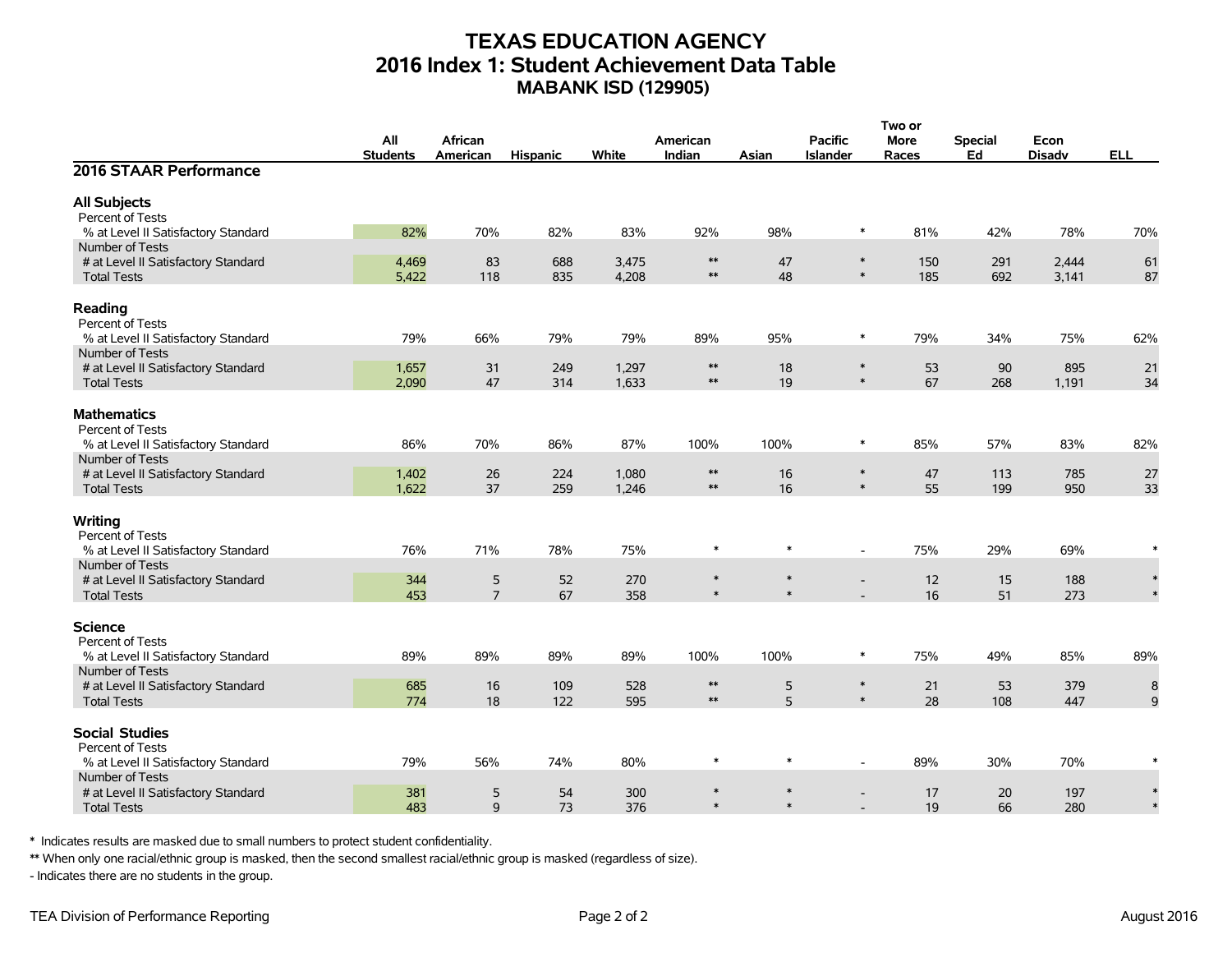## **TEXAS EDUCATION AGENCY 2016 Index 2: Student Progress Calculation Report MABANK ISD (129905)**

| <b>Overall Progress (All Subjects)</b> |                        |                     |          |       |                    |       |                                   | Two or               |                      | ELL                              |                               |                                 |
|----------------------------------------|------------------------|---------------------|----------|-------|--------------------|-------|-----------------------------------|----------------------|----------------------|----------------------------------|-------------------------------|---------------------------------|
| <b>STAAR Weighted Progress Rate</b>    | All<br><b>Students</b> | African<br>American | Hispanic | White | American<br>Indian | Asian | <b>Pacific</b><br><b>Islander</b> | <b>More</b><br>Races | <b>Special</b><br>Ed | (Current &<br><b>Monitored</b> ) | <b>Total</b><br><b>Points</b> | <b>Maximum</b><br><b>Points</b> |
| Number of Tests                        | 2,635                  | $\ast$              | 450      | 1,983 |                    | 30    |                                   | 98                   | 322                  | 110                              |                               |                                 |
| # Met or Exceeded Progress             | .705                   | $\ast$              | 285      | 296.  |                    | 24    |                                   | 56                   | 222                  | 71                               |                               |                                 |
| # Exceeded Progress                    | 422                    | $\ast$              | 75       | 317   |                    | 11    |                                   | 12                   | 71                   | 20                               |                               |                                 |
| % Met or Exceeded Progress             | 65                     | $\ast$              | 63       | 65    |                    | 80    |                                   | 57                   | 69                   | 65                               |                               |                                 |
| % Exceeded Progress                    | 16                     | $\ast$              | 17       | 16    |                    | 37    |                                   | 12                   | 22                   | 18                               |                               |                                 |
| Total                                  | 81                     | 66                  | 80       | 81    |                    | 117   |                                   | 69                   | 91                   | 83                               | 668                           | 1600                            |
| Index 2 Score (Target $= 22$ )         |                        |                     |          |       |                    |       |                                   |                      |                      |                                  |                               | 42                              |

\* Indicates results are masked due to small numbers to protect student confidentiality.

\*\* When only one racial/ethnic group is masked, then the second smallest racial/ethnic group is masked (regardless of size).

Blank cells above represent student group indicators that do not meet the minimum size criteria.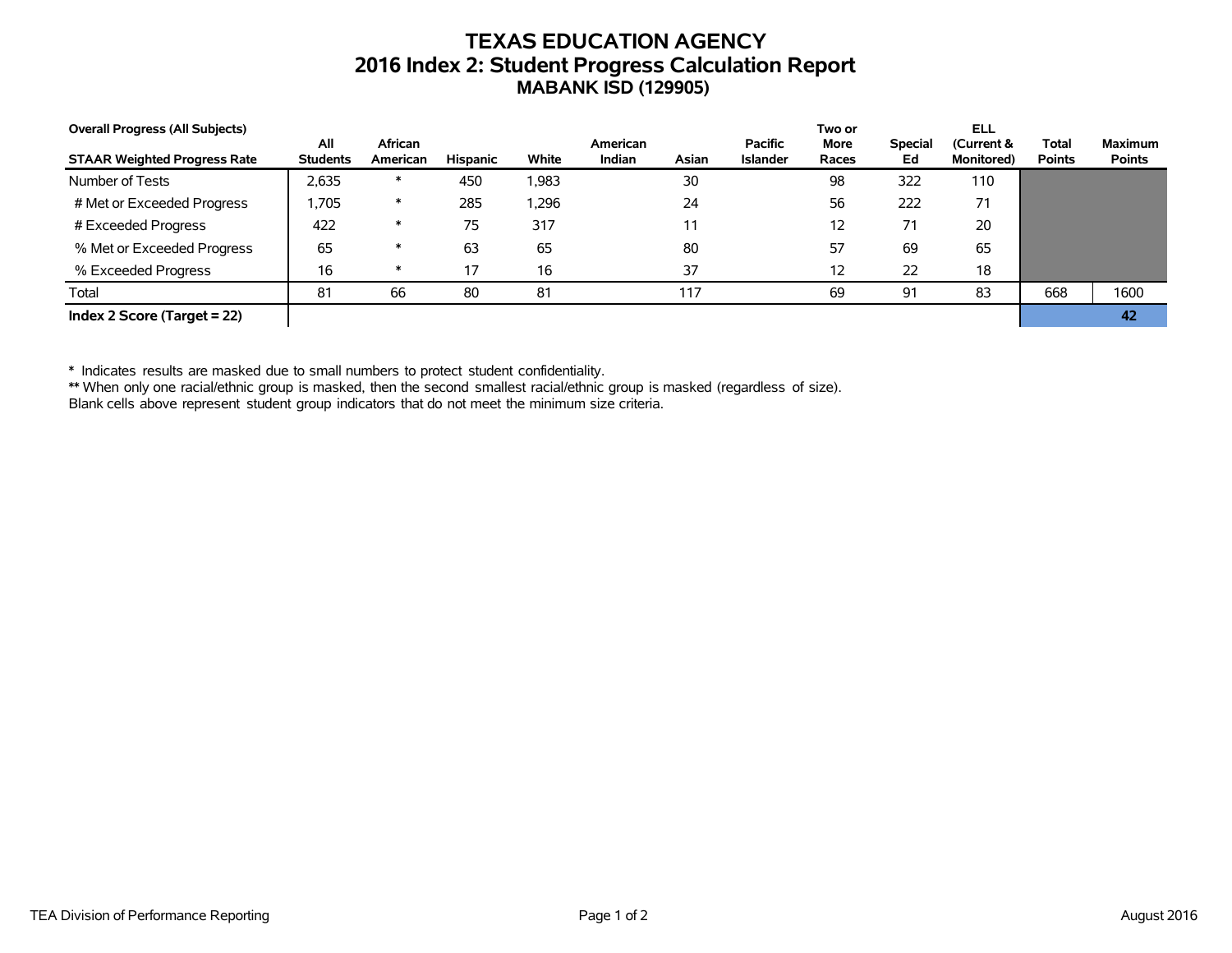### **TEXAS EDUCATION AGENCY 2016 Index 2: Student Progress Data Table MABANK ISD (129905)**

|                            |                 |          |                 |       |          |        |                 |                                 |                | <b>ELL</b> |            |
|----------------------------|-----------------|----------|-----------------|-------|----------|--------|-----------------|---------------------------------|----------------|------------|------------|
|                            | All             | African  |                 |       | American |        | <b>Pacific</b>  | Two or                          | <b>Special</b> | (Current & | <b>ELL</b> |
|                            | <b>Students</b> | American | <b>Hispanic</b> | White | Indian   | Asian  | <b>Islander</b> | <b>More Races</b>               | Ed             | Monitored) | (Current)  |
| 2016 STAAR Performance     |                 |          |                 |       |          |        |                 |                                 |                |            |            |
| <b>All Subjects</b>        |                 |          |                 |       |          |        |                 |                                 |                |            |            |
| Number of Tests            | 2,635           | $\star$  | 450             | 1,983 |          | 30     |                 | 98                              | 322            | 110        | 66         |
| # Met or Exceeded Progress | 1,705           | $\star$  | 285             | 1,296 |          | 24     |                 | 56                              | 222            | 71         | n/a        |
| # Exceeded Progress        | 422             | $\star$  | 75              | 317   |          | 11     |                 | 12                              | 71             | 20         | n/a        |
| % Met or Exceeded Progress | 65%             | $\star$  | 63%             | 65%   |          | 80%    |                 | $\ast$<br>57%                   | 69%            | 65%        | n/a        |
| % Exceeded Progress        | 16%             | $\star$  | 17%             | 16%   |          | 37%    |                 | 12%                             | 22%            | 18%        | n/a        |
|                            |                 |          |                 |       |          |        |                 |                                 |                |            |            |
| Reading                    |                 |          |                 |       |          |        |                 |                                 |                |            |            |
| Number of Tests            | 1,358           | $\ast$   | 226             | 1,029 | $\ast$   | 16     |                 | 50<br>$\overline{\phantom{a}}$  | 167            | 55         | 33         |
| # Met or Exceeded Progress | 859             | $\ast$   | 137             | 663   | $\ast$   | 11     |                 | 27<br>$\overline{\phantom{a}}$  | 101            | 35         | n/a        |
| # Exceeded Progress        | 224             | $\ast$   | 35              | 170   | $\ast$   |        |                 | 8<br>$\overline{\phantom{0}}$   | 38             | 9          | n/a        |
| % Met or Exceeded Progress | 63%             | $\ast$   | 61%             | 64%   | $\ast$   | 69%    |                 | 54%<br>$\overline{\phantom{0}}$ | 60%            | 64%        | n/a        |
| % Exceeded Progress        | 16%             | $\ast$   | 15%             | 17%   | $\ast$   | 44%    |                 | 16%<br>$\overline{\phantom{0}}$ | 23%            | 16%        | n/a        |
|                            |                 |          |                 |       |          |        |                 |                                 |                |            |            |
| <b>Mathematics</b>         |                 |          |                 |       |          |        |                 |                                 |                |            |            |
| Number of Tests            | 1,277           | $\ast$   | 224             | 954   | $\ast$   | $\ast$ |                 | $\ast$                          | 155            | 55         | 33         |
| # Met or Exceeded Progress | 846             | $\ast$   | 148             | 633   | $\ast$   | $\ast$ |                 | $\ast$<br>$\ast$                | 121            | 36         | n/a        |
| # Exceeded Progress        | 198             | $\ast$   | 40              | 147   | $\ast$   | $\ast$ |                 | $\ast$<br>$\ast$                | 33             | 11         | n/a        |
| % Met or Exceeded Progress | 66%             | $\ast$   | 66%             | 66%   | $\ast$   | $\ast$ |                 | $\ast$<br>$\ast$                | 78%            | 65%        | n/a        |
| % Exceeded Progress        | 16%             | $\ast$   | 18%             | 15%   | $\ast$   | $\ast$ |                 | $\ast$<br>$\ast$                | 21%            | 20%        | n/a        |

\* Indicates results are masked due to small numbers to protect student confidentiality.

\*\* When only one racial/ethnic group is masked, then the second smallest racial/ethnic group is masked (regardless of size).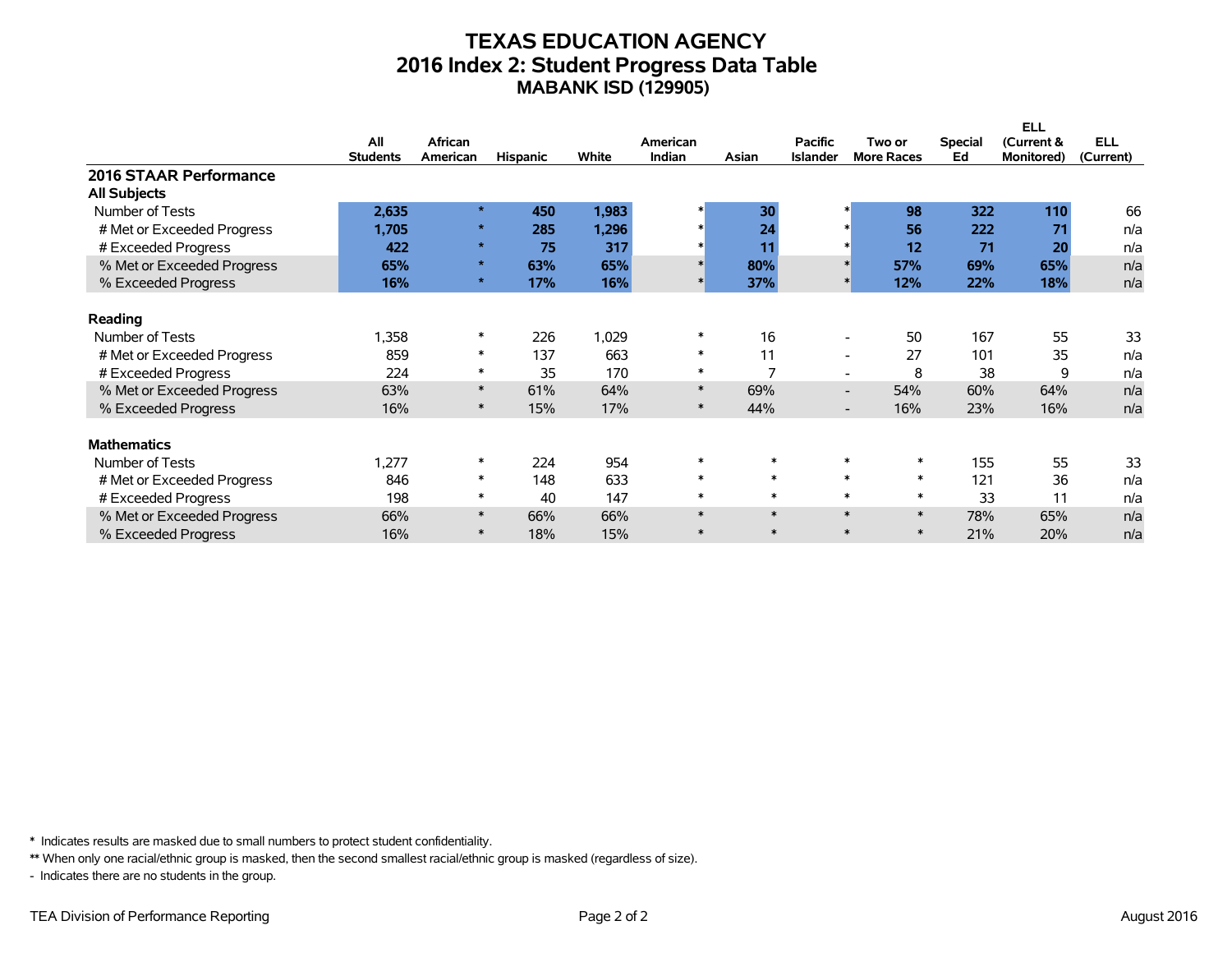## **TEXAS EDUCATION AGENCY 2016 Index 3: Closing Performance Gaps Calculation Report MABANK ISD (129905)**

#### **Overall Performance STAAR Weighted Performance Rate Econ Disadv African American White Total Points Maximum Points** Reading 88 68 97 253 600 Mathematics 197 70 105 272 600 Writing 83 0 93 176 400 Science 97 0 106 203 400 Social Studies **84** 0 97 181 400 Total 1085 2400 **Index 3 Score (Target = 28) 45**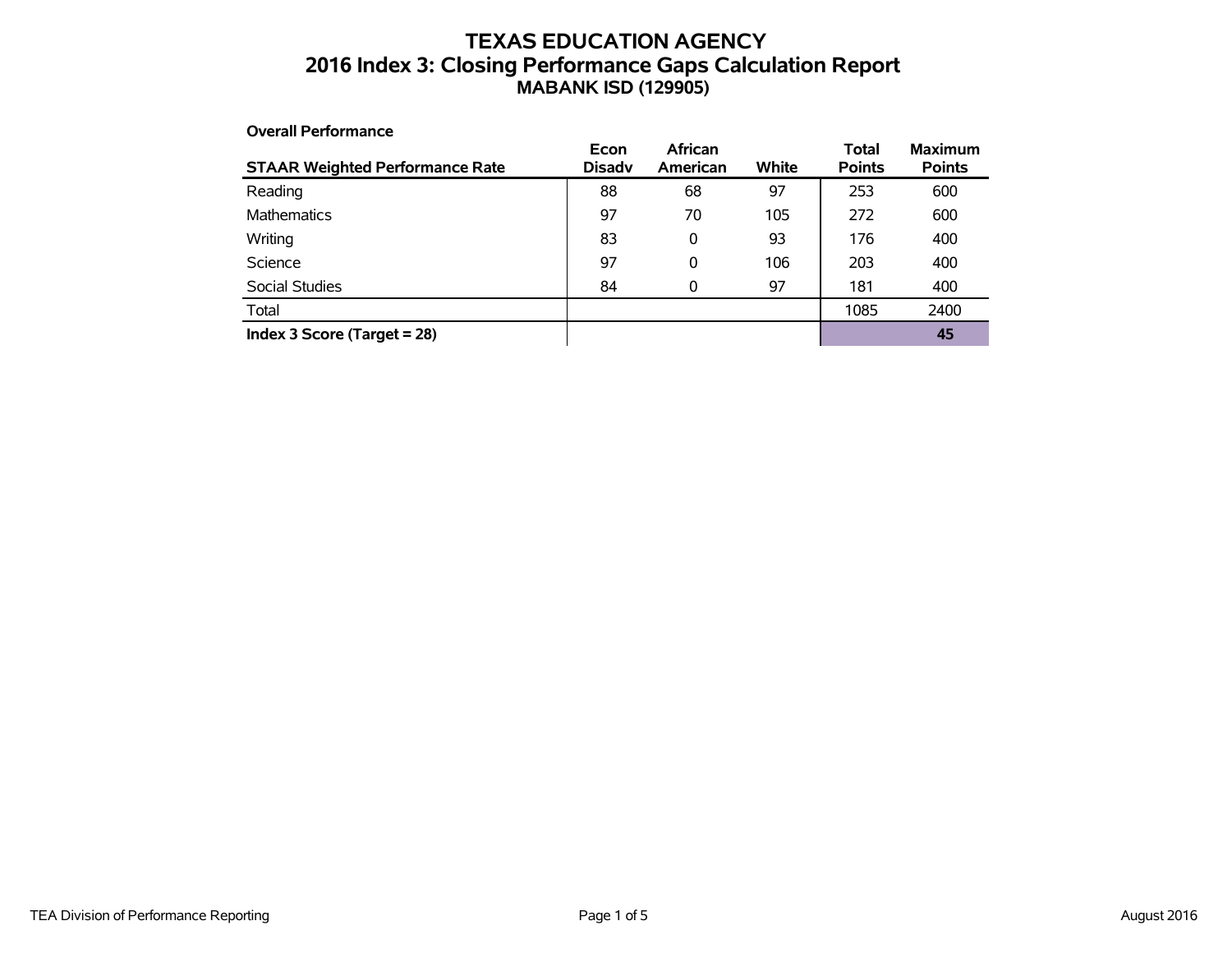### **TEXAS EDUCATION AGENCY 2016 Index 3: Closing Performance Gaps Calculation Report MABANK ISD (129905)**

### **Reading Performance**

| <b>STAAR Weighted Performance Rate</b>   | Econ<br><b>Disady</b> | African<br>American | White | Total<br><b>Points</b> | <b>Maximum</b><br><b>Points</b> |
|------------------------------------------|-----------------------|---------------------|-------|------------------------|---------------------------------|
| Number of Tests                          | 1.189                 | $\ast$              | 1,633 |                        |                                 |
| # Level II Satisfactory Standard         | 893                   | $\ast$              | 1.297 |                        |                                 |
| # Advanced Standard                      | 155                   | $\ast$              | 298   |                        |                                 |
| % Level II Satisfactory Standard         | 75                    | $\ast$              | 79    |                        |                                 |
| % Advanced Standard                      | 13                    | $\ast$              | 18    |                        |                                 |
| <b>Reading Weighted Performance Rate</b> | 88                    | 68                  | 97    | 253                    | 600                             |

### **Mathematics Performance**

| <b>STAAR Weighted Performance Rate</b>       | Econ<br><b>Disadv</b> | <b>African</b><br>American | White | <b>Total</b><br><b>Points</b> | <b>Maximum</b><br><b>Points</b> |
|----------------------------------------------|-----------------------|----------------------------|-------|-------------------------------|---------------------------------|
| Number of Tests                              | 949                   | $\ast$                     | 1.246 |                               |                                 |
| # Level II Satisfactory Standard             | 784                   | $\ast$                     | 1,080 |                               |                                 |
| # Advanced Standard                          | 130                   | $\ast$                     | 223   |                               |                                 |
| % Level II Satisfactory Standard             | 83                    | $\ast$                     | 87    |                               |                                 |
| % Advanced Standard                          | 14                    | $\ast$                     | 18    |                               |                                 |
| <b>Mathematics Weighted Performance Rate</b> | 97                    | 70                         | 105   | 272                           | 600                             |

### **Writing Performance**

| <b>STAAR Weighted Performance Rate</b>   | Econ<br><b>Disadv</b> | <b>African</b><br>American | White | <b>Total</b><br><b>Points</b> | <b>Maximum</b><br><b>Points</b> |
|------------------------------------------|-----------------------|----------------------------|-------|-------------------------------|---------------------------------|
| Number of Tests                          | 273                   | ∗                          | 358   |                               |                                 |
| # Level II Satisfactory Standard         | 188                   | $\ast$                     | 270   |                               |                                 |
| # Advanced Standard                      | 37                    | $\ast$                     | 65    |                               |                                 |
| % Level II Satisfactory Standard         | 69                    | $\ast$                     | 75    |                               |                                 |
| % Advanced Standard                      | 14                    | $\ast$                     | 18    |                               |                                 |
| <b>Writing Weighted Performance Rate</b> | 83                    | 0                          | 93    | 176                           | 400                             |

\* Indicates results are masked due to small numbers to protect student confidentiality.

\*\* When only one racial/ethnic group is masked, then the second smallest racial/ethnic group is masked (regardless of size).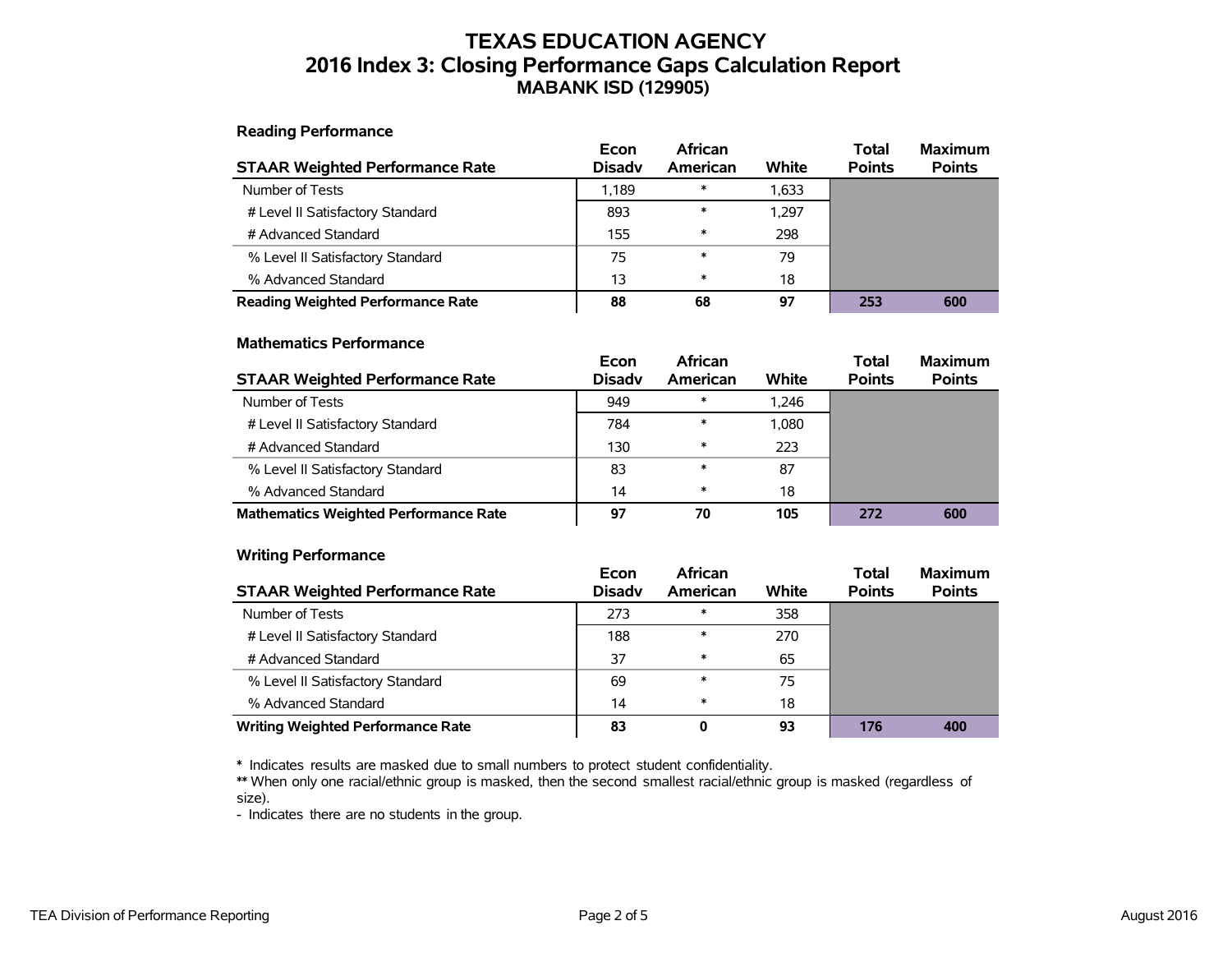### **TEXAS EDUCATION AGENCY 2016 Index 3: Closing Performance Gaps Calculation Report MABANK ISD (129905)**

### **Science Performance**

| <b>STAAR Weighted Performance Rate</b>   | Econ<br><b>Disady</b> | African<br>American | White | <b>Total</b><br><b>Points</b> | <b>Maximum</b><br><b>Points</b> |
|------------------------------------------|-----------------------|---------------------|-------|-------------------------------|---------------------------------|
| Number of Tests                          | 447                   | $\ast$              | 595   |                               |                                 |
| # Level II Satisfactory Standard         | 379                   | $\ast$              | 528   |                               |                                 |
| # Advanced Standard                      | 52                    | $\ast$              | 104   |                               |                                 |
| % Level II Satisfactory Standard         | 85                    | $\ast$              | 89    |                               |                                 |
| % Advanced Standard                      | 12                    | $\ast$              | 17    |                               |                                 |
| <b>Science Weighted Performance Rate</b> | 97                    | 0                   | 106   | 203                           | 400                             |

### **Social Studies Performance**

| <b>STAAR Weighted Performance Rate</b>          | Econ<br><b>Disadv</b> | <b>African</b><br>American | White | <b>Total</b><br><b>Points</b> | <b>Maximum</b><br><b>Points</b> |
|-------------------------------------------------|-----------------------|----------------------------|-------|-------------------------------|---------------------------------|
| Number of Tests                                 | 280                   | $\ast$                     | 376   |                               |                                 |
| # Level II Satisfactory Standard                | 197                   | $\ast$                     | 300   |                               |                                 |
| # Advanced Standard                             | 40                    | $\ast$                     | 64    |                               |                                 |
| % Level II Satisfactory Standard                | 70                    | $\ast$                     | 80    |                               |                                 |
| % Advanced Standard                             | 14                    | $\ast$                     | 17    |                               |                                 |
| <b>Social Studies Weighted Performance Rate</b> | 84                    | 0                          | 97    | 181                           | 400                             |

\* Indicates results are masked due to small numbers to protect student confidentiality.

\*\* When only one racial/ethnic group is masked, then the second smallest racial/ethnic group is masked (regardless of size).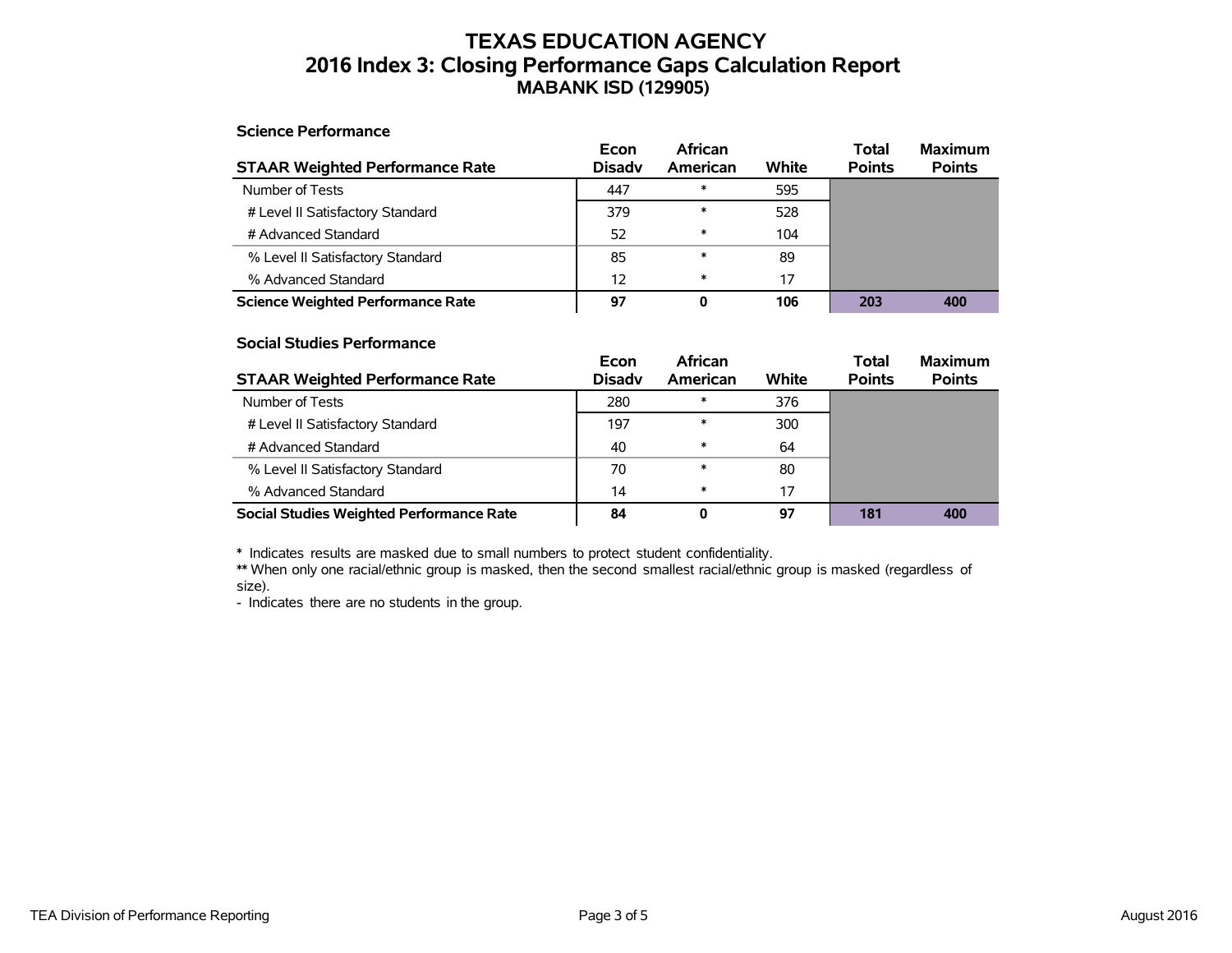### **TEXAS EDUCATION AGENCY 2016 Index 3: Closing Performance Gaps Data Table MABANK ISD (129905)**

|                                                                                        | African<br>American | <b>Hispanic</b> | White        | American<br>Indian | Asian       | <b>Pacific</b><br><b>Islander</b> | Two or<br><b>More</b><br>Races |               |
|----------------------------------------------------------------------------------------|---------------------|-----------------|--------------|--------------------|-------------|-----------------------------------|--------------------------------|---------------|
| 2015 STAAR Performance - Used for Determining Lowest Performing Racial/Ethnic Group(s) |                     |                 |              |                    |             |                                   |                                |               |
| <b>All Subjects</b><br>Percent of Tests                                                |                     |                 |              |                    |             |                                   |                                |               |
| % Phase-in Satisfactory Standard                                                       | 73%                 | 81%             | 80%          |                    |             |                                   | 80%                            |               |
| Number of Tests<br><b>Total Tests</b>                                                  | 101                 | 793             | 4.152        | $**$               | 41          | $\ast$                            | 192                            |               |
| Reading                                                                                |                     |                 |              |                    |             |                                   |                                |               |
| Number of Tests<br><b>Total Tests</b>                                                  | 39                  | 303             | 1.611        | $**$               | 14          | $\ast$                            | 73                             |               |
| <b>Mathematics</b>                                                                     |                     |                 |              |                    |             |                                   |                                |               |
| Number of Tests<br><b>Total Tests</b>                                                  | 31                  | 243             | 1.228        | $\ast\ast$         | 12          | $\ast$                            | 55                             |               |
|                                                                                        | African             |                 |              | American           |             | <b>Pacific</b>                    | Two or<br><b>More</b>          | Econ          |
|                                                                                        | American            | <b>Hispanic</b> | White        | Indian             | Asian       | <b>Islander</b>                   | Races                          | <b>Disadv</b> |
| 2016 STAAR Performance                                                                 |                     |                 |              |                    |             |                                   |                                |               |
| Reading<br>Percent of Tests                                                            |                     |                 |              |                    |             |                                   |                                |               |
| % Level II Satisfactory Standard<br>% Advanced Standard                                |                     | 79%<br>14%      | 79%<br>18%   | ∗<br>$\ast$        | 95%<br>32%  | *<br>$\ast$                       | 79%<br>16%                     | 75%<br>13%    |
| Number of Tests<br># Level II Satisfactory Standard                                    |                     | 247             | 1,297        | $\ast$             | 18          | $\ast$                            | 53                             | 893           |
| # Advanced Standard<br><b>Total Tests</b>                                              |                     | 45<br>312       | 298<br>1,633 | $\ast$<br>$\ast$   | 6<br>19     | $\ast$<br>$\ast$                  | 11<br>67                       | 155<br>1,189  |
| <b>Mathematics</b>                                                                     |                     |                 |              |                    |             |                                   |                                |               |
| Percent of Tests                                                                       |                     |                 |              |                    |             |                                   |                                |               |
| % Level II Satisfactory Standard<br>% Advanced Standard                                |                     | 86%<br>19%      | 87%<br>18%   | $\ast$<br>$\ast$   | 100%<br>50% | $\ast$<br>$\ast$                  | 85%<br>16%                     | 83%<br>14%    |
| Number of Tests<br># Level II Satisfactory Standard                                    |                     | 223             | 1,080        | $\ast$             | 16          | $\ast$                            | 47                             | 784           |
| # Advanced Standard<br><b>Total Tests</b>                                              |                     | 48<br>258       | 223<br>1.246 | $\ast$             | 8<br>16     | $\ast$<br>$\ast$                  | 9<br>55                        | 130<br>949    |

\* Indicates results are masked due to small numbers to protect student confidentiality.

\*\* When only one racial/ethnic group is masked, then the second smallest racial/ethnic group is masked (regardless of size).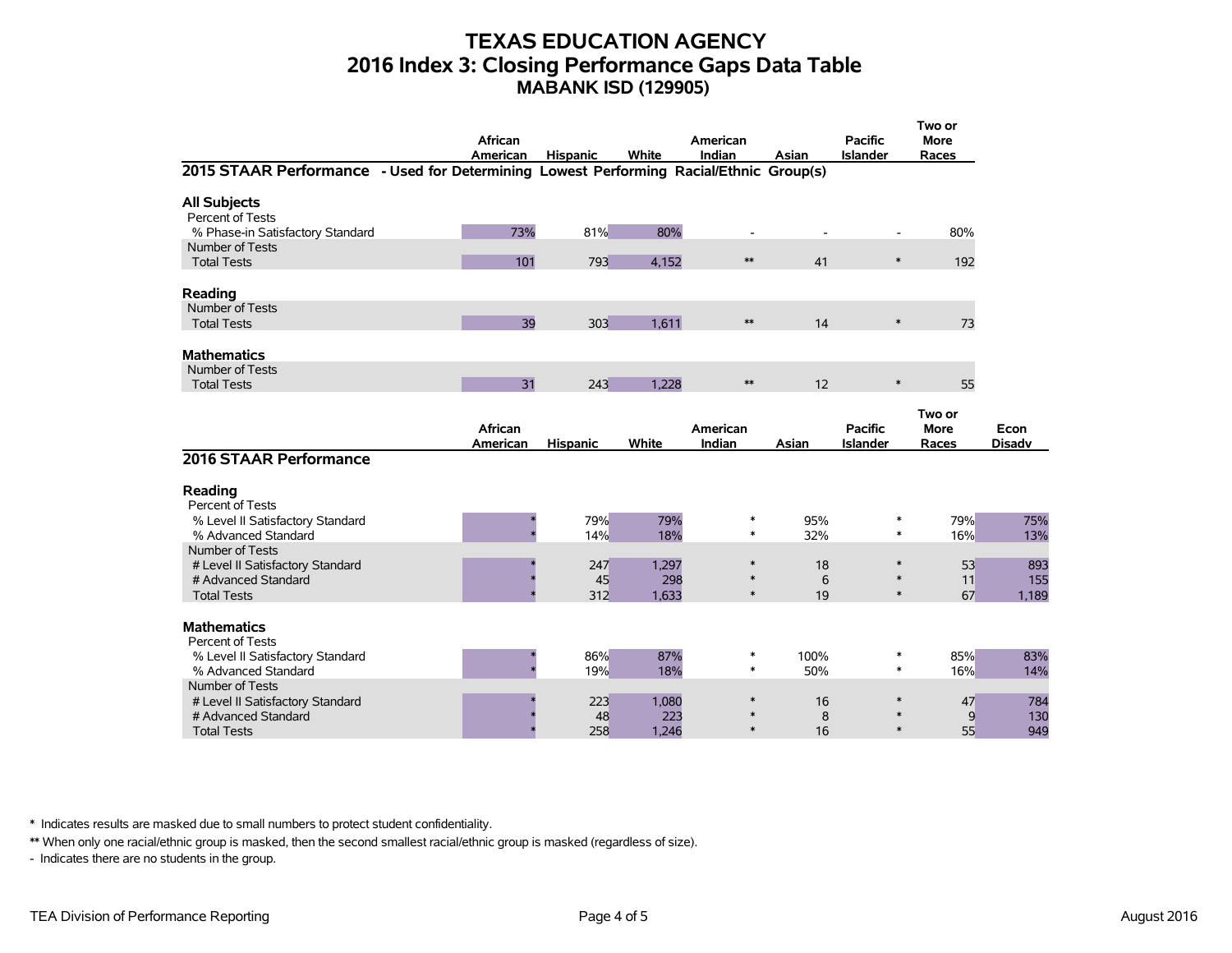## **TEXAS EDUCATION AGENCY 2016 Index 3: Closing Performance Gaps Data Table MABANK ISD (129905)**

|                                                                                                  | <b>African</b> |                            |                   | American                   |                  | <b>Pacific</b>                       | Two or<br><b>More</b> | Econ             |
|--------------------------------------------------------------------------------------------------|----------------|----------------------------|-------------------|----------------------------|------------------|--------------------------------------|-----------------------|------------------|
|                                                                                                  | American       | <b>Hispanic</b>            | White             | Indian                     | Asian            | <b>Islander</b>                      | Races                 | <b>Disadv</b>    |
| 2016 STAAR Performance                                                                           |                |                            |                   |                            |                  |                                      |                       |                  |
| Writing<br>Percent of Tests                                                                      |                |                            |                   |                            |                  |                                      |                       |                  |
| % Level II Satisfactory Standard<br>% Advanced Standard                                          |                | 78%<br>10%                 | 75%<br>18%        | $\ast$<br>$\ast$           | $\ast$<br>$\ast$ |                                      |                       | 69%<br>14%       |
| Number of Tests<br># Level II Satisfactory Standard<br># Advanced Standard<br><b>Total Tests</b> |                | 52<br>$\overline{7}$<br>67 | 270<br>65<br>358  | $\ast$<br>∗<br>$\ast$      | $\ast$           | $\ast$<br>$\ast$                     | $\ast$                | 188<br>37<br>273 |
| <b>Science</b><br>Percent of Tests                                                               |                |                            |                   |                            |                  |                                      |                       |                  |
| % Level II Satisfactory Standard<br>% Advanced Standard<br>Number of Tests                       |                | 89%<br>14%                 | 89%<br>17%        | $\ast$<br>$\ast$           | $\ast$<br>$\ast$ | $\ast$<br>$\ast$                     |                       | 85%<br>12%       |
| # Level II Satisfactory Standard<br># Advanced Standard<br><b>Total Tests</b>                    |                | 109<br>17<br>122           | 528<br>104<br>595 | $\ast$<br>$\ast$<br>$\ast$ | $\ast$<br>$\ast$ | $\ast$<br>$\ast$<br>$\ast$<br>$\ast$ | $\ast$<br>$\ast$      | 379<br>52<br>447 |
| <b>Social Studies</b><br>Percent of Tests                                                        |                |                            |                   |                            |                  |                                      |                       |                  |
| % Level II Satisfactory Standard<br>% Advanced Standard                                          |                | 74%<br>23%                 | 80%<br>17%        | $\ast$<br>$\ast$           | $\ast$<br>$\ast$ |                                      |                       | 70%<br>14%       |
| Number of Tests<br># Level II Satisfactory Standard<br># Advanced Standard                       |                | 54<br>17                   | 300<br>64         | $\ast$<br>$\ast$           | $\ast$           | $\ast$                               | $\ast$                | 197<br>40        |
| <b>Total Tests</b>                                                                               |                | 73                         | 376               | $\ast$                     |                  | $\ast$                               |                       | 280              |

\* Indicates results are masked due to small numbers to protect student confidentiality.

\*\* When only one racial/ethnic group is masked, then the second smallest racial/ethnic group is masked (regardless of size).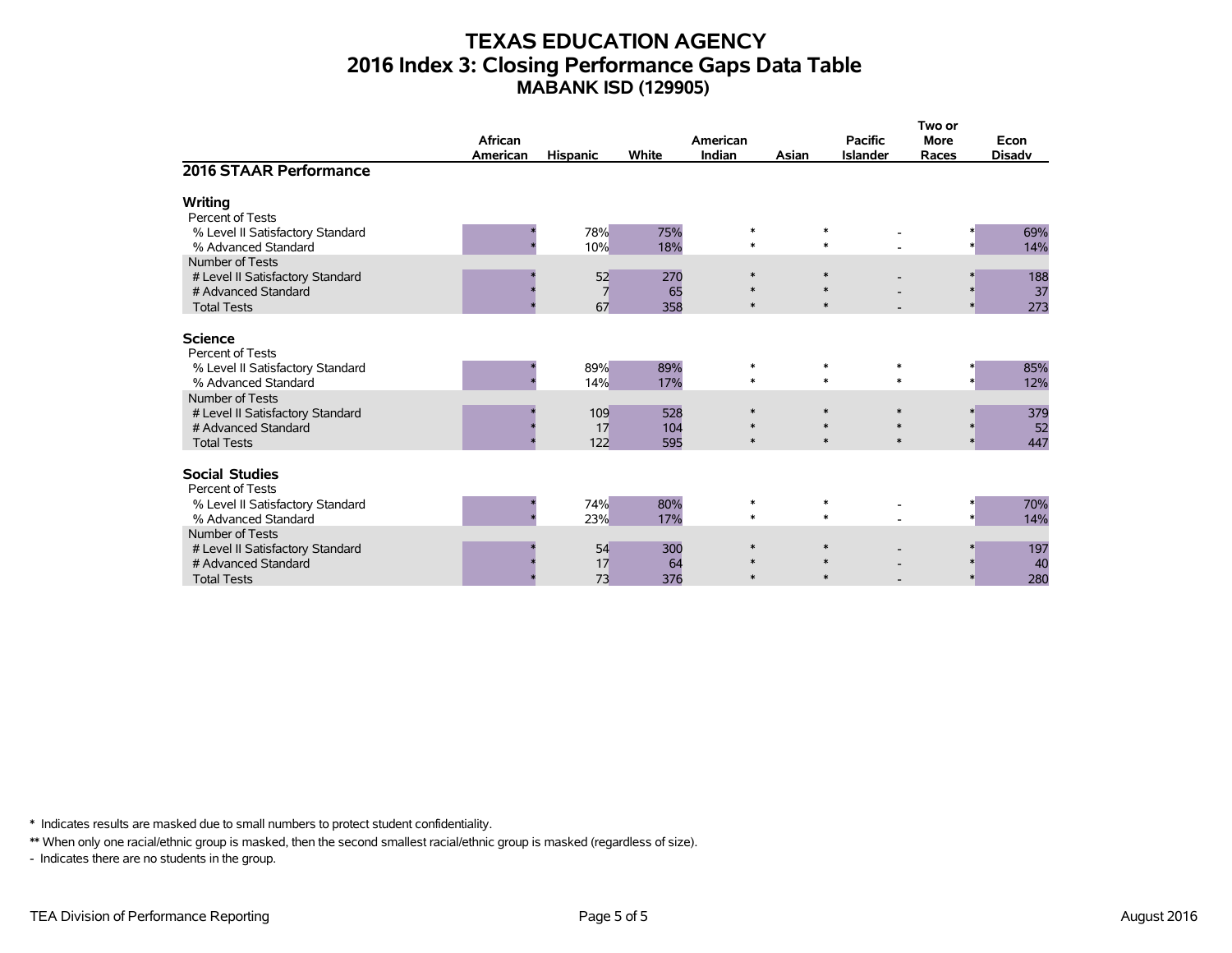## **TEXAS EDUCATION AGENCY 2016 Index 4: Postsecondary Readiness Calculation Report MABANK ISD (129905)**

| <b>Overall Performance</b>           | Score | Weight | Total<br><b>Points</b> |
|--------------------------------------|-------|--------|------------------------|
| <b>STAAR Postsecondary Readiness</b> | 43.2  | 25%    | 10.8                   |
| <b>Graduation Rate Component</b>     | 97.3  | 25%    | 24.3                   |
| Graduation Plan Component            | 94.0  | 25%    | 23.5                   |
| Postsecondary Component              | 87.6  | 25%    | 21.9                   |
| Index 4 Score (Target $= 60$ )       |       |        | 81                     |

|                                                               |                        |                     |                 |       |                    |       |                                   | Two or               |                      |            |                               |                      |
|---------------------------------------------------------------|------------------------|---------------------|-----------------|-------|--------------------|-------|-----------------------------------|----------------------|----------------------|------------|-------------------------------|----------------------|
| <b>Indicator</b>                                              | All<br><b>Students</b> | African<br>American | <b>Hispanic</b> | White | American<br>Indian | Asian | <b>Pacific</b><br><b>Islander</b> | <b>More</b><br>Races | <b>Special</b><br>Ed | <b>ELL</b> | <b>Total</b><br><b>Points</b> | Max<br><b>Points</b> |
| <b>STAAR Postsecondary Readiness Standard</b>                 |                        |                     |                 |       |                    |       |                                   |                      |                      |            |                               |                      |
| <b>STAAR Postsecondary Readiness</b>                          | 48%                    | 24%                 | 44%             | 49%   |                    |       |                                   | 51%                  |                      |            | 216.0                         | 500                  |
| <b>STAAR Postsecondary Readiness</b><br><b>Standard Score</b> |                        |                     |                 |       |                    |       |                                   |                      |                      |            |                               | 43.2                 |
| <b>Graduation Rate Component</b>                              |                        |                     |                 |       |                    |       |                                   |                      |                      |            |                               |                      |
| 5-year Graduation Rate                                        | 97.7%                  |                     | 96.6%           | 97.7% |                    |       |                                   |                      |                      |            | 292.0                         | 300                  |
| 5-year Graduation Rate Score                                  |                        |                     |                 |       |                    |       |                                   |                      |                      |            |                               | 97.3                 |
| <b>Graduation Plan Component</b>                              |                        |                     |                 |       |                    |       |                                   |                      |                      |            |                               |                      |
| Longitudinal RHSP/DAP/FHSP-E/DLA<br>Rate                      | 92.1%                  |                     | 100.0%          | 89.9% |                    |       |                                   |                      |                      |            | 282.0                         | 300                  |
| <b>Graduation Plan Score</b>                                  |                        |                     |                 |       |                    |       |                                   |                      |                      |            |                               | 94.0                 |
| Postsecondary Component                                       |                        |                     |                 |       |                    |       |                                   |                      |                      |            |                               |                      |
| College and Career Readiness                                  | 86.5%                  |                     | 91.7%           | 84.5% |                    |       |                                   |                      |                      |            | 262.7                         | 300                  |
| Postsecondary Component Score                                 |                        |                     |                 |       |                    |       |                                   |                      |                      |            |                               | 87.6                 |

For more information on Index 4 calculations (annual dropout rate conversions or AEA bonus point calculations) see the 2016 Accountability Manual. Blank cells above represent student group indicators that do not meet the minimum size criteria.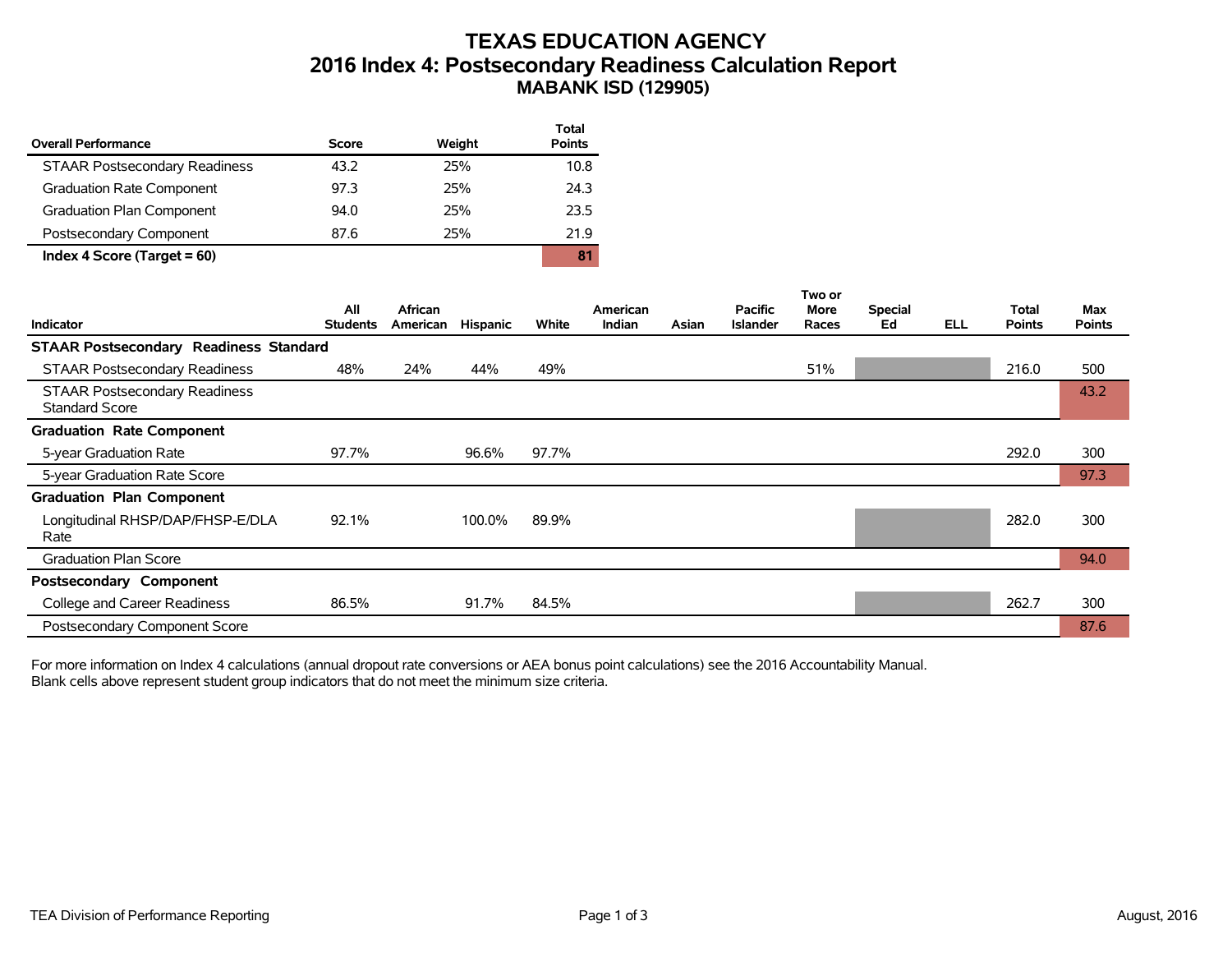### **TEXAS EDUCATION AGENCY 2016 Index 4: Postsecondary Readiness Data Table MABANK ISD (129905)**

|                                                                | All             | African          |                 |       | American         |                  |                 | Two or                             | <b>Special</b> |            |
|----------------------------------------------------------------|-----------------|------------------|-----------------|-------|------------------|------------------|-----------------|------------------------------------|----------------|------------|
|                                                                | <b>Students</b> | American         | <b>Hispanic</b> | White | Indian           | Asian            | <b>Islander</b> | <b>More Races</b>                  | Ed             | <b>ELL</b> |
| 2016 STAAR Postsecondary Readiness                             |                 |                  |                 |       |                  |                  |                 |                                    |                |            |
| % Meeting Postsecondary Readiness Standard                     | 48%             | 24%              | 44%             | 49%   | 50%              | 65%              |                 | 51%<br>∗                           | n/a            | n/a        |
| # Meeting Postsecondary Readiness Standard                     | 1.003           | 12               | 137             | 801   | $**$             | 11               |                 | 36<br>$\ast$                       | n/a            | n/a        |
| <b>Total Students Tested</b>                                   | 2.095           | 49               | 310             | 1.637 | $**$             | 17               |                 | $\ast$<br>71                       | n/a            | n/a        |
| 4-Year Graduation Rate (Gr 9-12): Class of 2015                |                 |                  |                 |       |                  |                  |                 |                                    |                |            |
| % Graduated                                                    | 92.2%           | *                | 89.2%           | 92.3% | $\ast$           | $\ast$           |                 | 100.0%<br>$\overline{\phantom{a}}$ | 81.8%          |            |
| # Graduated                                                    | 214             | $\ast$           | 33              | 169   | $\ast$           | $\ast$           |                 | 6                                  | 18             | $\ast$     |
| <b>Total in Class</b>                                          | 232             | $\ast$           | 37              | 183   | $\ast$           | $\ast$           |                 | 6                                  | 22             |            |
|                                                                |                 |                  |                 |       |                  |                  |                 |                                    |                |            |
| 5-Year Extended Graduation Rate (Gr 9-12): Class of 2014       |                 |                  |                 |       |                  |                  |                 |                                    |                |            |
| % Graduated                                                    | 97.7%           | *                | 96.6%           | 97.7% | $\ast$           |                  |                 | 100.0%<br>$\overline{\phantom{a}}$ | 90.9%          |            |
| # Graduated                                                    | 210             | $\ast$<br>$\ast$ | 28              | 173   | $\ast$<br>$\ast$ |                  |                 | 6                                  | 10             |            |
| <b>Total in Class</b>                                          | 215             |                  | 29              | 177   |                  |                  |                 | 6                                  | 11             |            |
| Annual Dropout Rate (Gr 9-12): SY 2014-15                      |                 |                  |                 |       |                  |                  |                 |                                    |                |            |
| % Dropped Out                                                  | 1.1%            | 0.0%             | 1.4%            | 1.0%  | $0.0\%$          | $0.0\%$          |                 | 2.7%                               | 1.5%           |            |
| # Dropped Out                                                  | 12              | 0                | 2               | 9     | $\Omega$         | $\mathbf 0$      |                 |                                    | 2              |            |
| # of Students                                                  | 1,108           | 15               | 142             | 891   | 12               | 11               |                 | 37                                 | 131            |            |
|                                                                |                 |                  |                 |       |                  |                  |                 |                                    |                |            |
| Longitudinal RHSP/DAP Graduates: Class of 2015                 |                 |                  |                 |       |                  |                  |                 |                                    |                |            |
| % RHSP/DAP Graduates                                           | 92.1%           | $\ast$           | 100.0%          | 89.9% | $\ast$           | $\ast$           |                 | 100.0%<br>$\overline{\phantom{a}}$ | n/a            | n/a        |
| # RHSP/DAP Graduates                                           | 197             | $\ast$           | 33              | 152   | $\ast$           | $\ast$           |                 | 6                                  | n/a            | n/a        |
| # of Graduates                                                 | 214             | $\ast$           | 33              | 169   | $\ast$           | $\ast$           |                 | 6                                  | n/a            | n/a        |
|                                                                |                 |                  |                 |       |                  |                  |                 |                                    |                |            |
| Longitudinal RHSP/DAP/FHSP-E/FHSP-DLA Graduates: Class of 2015 |                 |                  |                 |       |                  |                  |                 |                                    |                |            |
| % RHSP/DAP/FHSP-E/FHSP-DLA Graduates                           | 92.1%           | ∗                | 100.0%          | 89.9% | $\ast$<br>$\ast$ | $\ast$<br>$\ast$ |                 | 100.0%<br>$\overline{\phantom{a}}$ | n/a            | n/a        |
| # RHSP/DAP/FHSP-E/FHSP-DLA Graduates                           | 197             | $\ast$<br>$\ast$ | 33              | 152   | $\ast$           | $\ast$           |                 | 6                                  | n/a            | n/a        |
| # of Graduates                                                 | 214             |                  | 33              | 169   |                  |                  |                 | 6                                  | n/a            | n/a        |

\* Indicates results are masked due to small numbers to protect student confidentiality.

\*\* When only one ethnic/race group is masked, then the second smallest ethnic/race group is masked (regardless of size).

- Indicates there are no students in the group.

n/a Indicates the student group is not applicable to Index 4.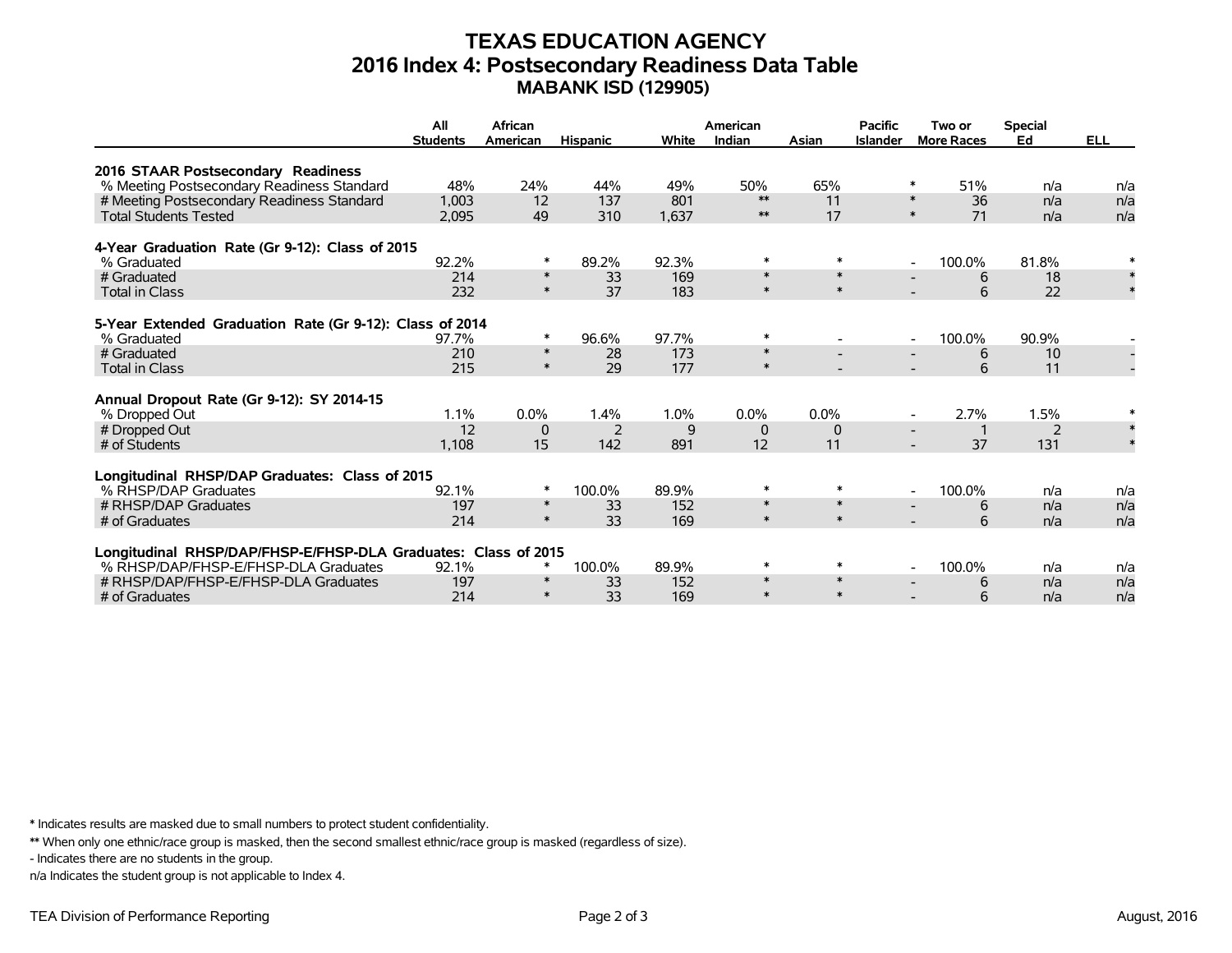### **TEXAS EDUCATION AGENCY 2016 Index 4: Postsecondary Readiness Data Table MABANK ISD (129905)**

|                                                       | All             | African  |                 |       | American |        | <b>Pacific</b>  | Two or                             | <b>Special</b> |      |
|-------------------------------------------------------|-----------------|----------|-----------------|-------|----------|--------|-----------------|------------------------------------|----------------|------|
|                                                       | <b>Students</b> | American | <b>Hispanic</b> | White | Indian   | Asian  | <b>Islander</b> | <b>More Races</b>                  | Ed             | ELL. |
| Annual RHSP/DAP Graduates: SY 2014-15                 |                 |          |                 |       |          |        |                 |                                    |                |      |
| % RHSP/DAP Graduates                                  | 90.5%           | ∗        | 100.0%          | 87.9% | $\ast$   | $\ast$ |                 | 100.0%<br>$\overline{\phantom{a}}$ | n/a            | n/a  |
| # RHSP/DAP Graduates                                  | 201             | $\ast$   | 36              | 153   | $\ast$   | $\ast$ |                 | 6                                  | n/a            | n/a  |
| # of Graduates                                        | 222             | $\ast$   | 36              | 174   | $\ast$   | $\ast$ |                 | 6<br>$\overline{\phantom{0}}$      | n/a            | n/a  |
|                                                       |                 |          |                 |       |          |        |                 |                                    |                |      |
| Annual RHSP/DAP/FHSP-E/FHSP-DLA Graduates: SY 2014-15 |                 |          |                 |       |          |        |                 |                                    |                |      |
| % RHSP/DAP/FHSP-E/FHSP-DLA Graduates                  | 90.5%           | $\ast$   | 100.0%          | 87.9% | $\ast$   | $\ast$ |                 | 100.0%<br>$\overline{\phantom{a}}$ | n/a            | n/a  |
| # RHSP/DAP/FHSP-E/FHSP-DLA Graduates                  | 201             | $\ast$   | 36              | 153   | $\ast$   | $\ast$ |                 | 6                                  | n/a            | n/a  |
| # of Graduates                                        | 222             | $\ast$   | 36              | 174   | $\ast$   | $\ast$ |                 | 6<br>$\overline{\phantom{0}}$      | n/a            | n/a  |
|                                                       |                 |          |                 |       |          |        |                 |                                    |                |      |
| College and Career Readiness: SY 2014-15              |                 |          |                 |       |          |        |                 |                                    |                |      |
| % College and Career Ready Graduates                  | 86.5%           | $\ast$   | 91.7%           | 84.5% | $\ast$   | $\ast$ |                 | 100.0%<br>$\overline{\phantom{a}}$ | n/a            | n/a  |
| # College and Career Ready Graduates                  | 192             | $\ast$   | 33              | 147   | $\ast$   | $\ast$ |                 | 6                                  | n/a            | n/a  |
| # of Graduates                                        | 222             | $\ast$   | 36              | 174   | $\ast$   | $\ast$ |                 | 6                                  | n/a            | n/a  |

\* Indicates results are masked due to small numbers to protect student confidentiality.

\*\* When only one ethnic/race group is masked, then the second smallest ethnic/race group is masked (regardless of size).

- Indicates there are no students in the group.

n/a Indicates the student group is not applicable to Index 4.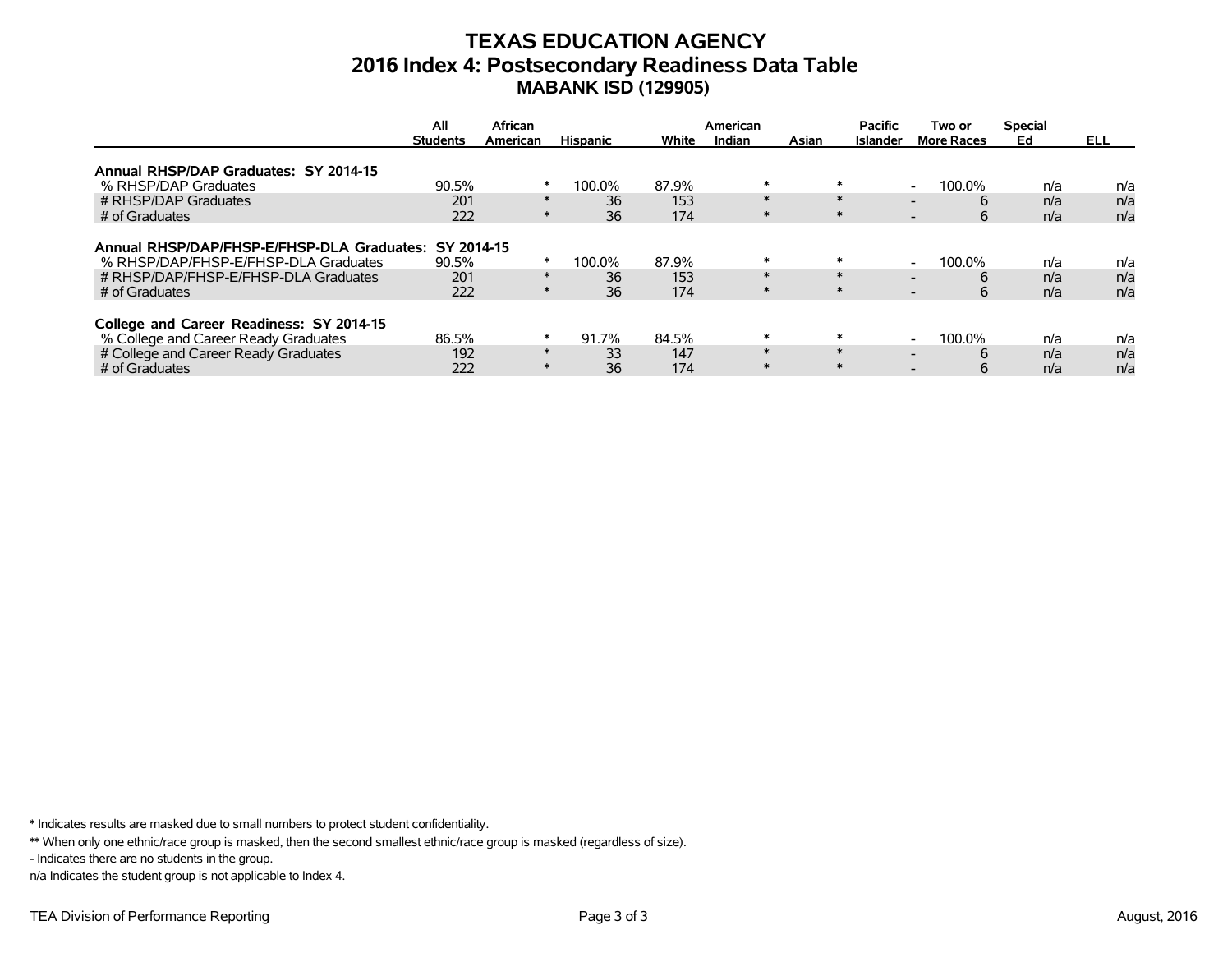### **TEXAS EDUCATION AGENCY 2016 System Safeguards - Status Report MABANK ISD (129905)**

|                                                                                                                                                                                                                        | All<br><b>Students</b> | African<br>American Hispanic |              | White        | American<br>Indian | Asian | <b>Pacific</b><br>Islander | Two or<br>More<br>Races | Econ<br><b>Disadv</b> | <b>Special</b><br>Ed | <b>ELL</b><br>(Current &<br>Monitored) | $ELL +$ | <b>Total</b><br>Met | <b>Total</b><br>Eligible | Percent of<br>Eligible<br><b>Measures Met</b> |
|------------------------------------------------------------------------------------------------------------------------------------------------------------------------------------------------------------------------|------------------------|------------------------------|--------------|--------------|--------------------|-------|----------------------------|-------------------------|-----------------------|----------------------|----------------------------------------|---------|---------------------|--------------------------|-----------------------------------------------|
| <b>Performance Status - State</b>                                                                                                                                                                                      |                        |                              |              |              |                    |       |                            |                         |                       |                      |                                        |         |                     |                          |                                               |
| State Target                                                                                                                                                                                                           | 60%                    | 60%                          | 60%          | 60%          | 60%                | 60%   | 60%                        | 60%                     | 60%                   | 60%                  | 60%                                    |         |                     |                          |                                               |
| Reading                                                                                                                                                                                                                | Y                      | Y                            | Y            | Y            |                    |       |                            | Y                       | Y                     | N                    | Y                                      |         | $\overline{7}$      | 8                        | 88                                            |
| Mathematics                                                                                                                                                                                                            | Y                      | Y                            | Y            | Y            |                    |       |                            | Y                       | Y                     | N                    | Y                                      |         | 7                   | 8                        | 88                                            |
| Writing                                                                                                                                                                                                                | Y                      |                              | Y            | Y            |                    |       |                            |                         | Y                     | N                    |                                        |         | Δ                   | 5                        | 80                                            |
| Science                                                                                                                                                                                                                | Υ                      |                              | Y            | Y            |                    |       |                            | Υ                       | Υ                     | N                    |                                        |         | 5                   | 6                        | 83                                            |
| Social Studies                                                                                                                                                                                                         | Υ                      |                              | Υ            | Y            |                    |       |                            |                         | Υ                     | N                    |                                        |         | 4                   | 5                        | 80                                            |
| <b>Total</b>                                                                                                                                                                                                           |                        |                              |              |              |                    |       |                            |                         |                       |                      |                                        |         | 27                  | 32                       | 84                                            |
| <b>Performance Status - Federal</b>                                                                                                                                                                                    |                        |                              |              |              |                    |       |                            |                         |                       |                      |                                        |         |                     |                          |                                               |
| <b>Federal Target</b>                                                                                                                                                                                                  | 87%                    | 87%                          | 87%          | 87%          |                    |       |                            |                         | 87%                   | 87%                  | 87%                                    |         |                     |                          |                                               |
| Reading                                                                                                                                                                                                                | ${\sf N}$              |                              | $\mathsf{N}$ | $\mathsf{N}$ | n/a                | n/a   | n/a                        | n/a                     | $\mathsf{N}$          | ${\sf N}$            |                                        | n/a     |                     |                          |                                               |
| <b>Mathematics</b>                                                                                                                                                                                                     | $\mathsf{N}$           |                              | $\mathsf{N}$ | Y            | n/a                | n/a   | n/a                        | n/a                     | $\mathsf{N}$          | $\mathsf{N}$         |                                        | n/a     |                     |                          |                                               |
| <b>Participation Status</b>                                                                                                                                                                                            |                        |                              |              |              |                    |       |                            |                         |                       |                      |                                        |         |                     |                          |                                               |
| Target                                                                                                                                                                                                                 | 95%                    | 95%                          | 95%          | 95%          | 95%                | 95%   | 95%                        | 95%                     | 95%                   | 95%                  |                                        | 95%     |                     |                          |                                               |
| Reading                                                                                                                                                                                                                | Y                      | Y                            | Y            | Y            |                    |       |                            | Υ                       | Υ                     | Υ                    |                                        | Υ       | 8                   | 8                        | 100                                           |
| Mathematics                                                                                                                                                                                                            | Y                      | Y                            | Y            | Y            |                    |       |                            | Y                       | Y                     | Y                    |                                        | Y       | 8                   | 8                        | 100                                           |
| <b>Total</b>                                                                                                                                                                                                           |                        |                              |              |              |                    |       |                            |                         |                       |                      |                                        |         | 16                  | 16                       | 100                                           |
|                                                                                                                                                                                                                        |                        |                              |              |              |                    |       |                            |                         |                       |                      |                                        |         |                     |                          |                                               |
| Federal Graduation Status (Target: See Reason Codes)                                                                                                                                                                   |                        |                              |              |              |                    |       |                            |                         |                       |                      |                                        |         |                     |                          |                                               |
| <b>Graduation Target Met</b>                                                                                                                                                                                           | Υ                      |                              | Y            | Y            |                    |       |                            |                         | Y                     |                      |                                        |         | 4                   | $\overline{4}$           | 100                                           |
| Reason Code ***                                                                                                                                                                                                        | b                      |                              | b            | b            |                    |       |                            |                         | d                     |                      |                                        |         |                     |                          |                                               |
| <b>Total</b>                                                                                                                                                                                                           |                        |                              |              |              |                    |       |                            |                         |                       |                      |                                        |         | 4                   | $\overline{\mathbf{4}}$  | 100                                           |
| District: Met Federal Limits on Alternative Assessments                                                                                                                                                                |                        |                              |              |              |                    |       |                            |                         |                       |                      |                                        |         |                     |                          |                                               |
| Reading                                                                                                                                                                                                                |                        |                              |              |              |                    |       |                            |                         |                       |                      |                                        |         |                     |                          |                                               |
| Alternate 1%                                                                                                                                                                                                           | Y                      |                              |              |              |                    |       |                            |                         |                       |                      |                                        |         |                     |                          |                                               |
| Number Proficient                                                                                                                                                                                                      | 14                     |                              |              |              |                    |       |                            |                         |                       |                      |                                        |         |                     |                          |                                               |
| <b>Total Federal Cap Limit</b>                                                                                                                                                                                         | 23                     |                              |              |              |                    |       |                            |                         |                       |                      |                                        |         |                     |                          |                                               |
| <b>Mathematics</b>                                                                                                                                                                                                     |                        |                              |              |              |                    |       |                            |                         |                       |                      |                                        |         |                     |                          |                                               |
| Alternate 1%                                                                                                                                                                                                           | Y                      |                              |              |              |                    |       |                            |                         |                       |                      |                                        |         |                     |                          |                                               |
| <b>Number Proficient</b>                                                                                                                                                                                               | 12                     |                              |              |              |                    |       |                            |                         |                       |                      |                                        |         |                     |                          |                                               |
| <b>Total Federal Cap Limit</b>                                                                                                                                                                                         | 18                     |                              |              |              |                    |       |                            |                         |                       |                      |                                        |         |                     |                          |                                               |
| <b>Total</b>                                                                                                                                                                                                           |                        |                              |              |              |                    |       |                            |                         |                       |                      |                                        |         | $\mathbf{1}$        | $\mathbf{1}$             | 100                                           |
| <b>Overall Total</b>                                                                                                                                                                                                   |                        |                              |              |              |                    |       |                            |                         |                       |                      |                                        |         | 48                  | 53                       | 91                                            |
| Participation uses ELL (Current), Graduation uses ELL (Ever HS)<br>$+$<br>Indicates results are masked due to small numbers to protect student confidentiality.<br>$\ast$<br>*** Federal Graduation Rate Reason Codes: |                        |                              |              |              |                    |       |                            |                         |                       |                      |                                        |         |                     |                          |                                               |

a = Graduation Rate Goal of 90% c = Safe Harbor Target of a 10% decrease in difference from the prior year rate and the Goal<br>b = Four-year Graduation Rate Target of 88% d = Five-year Graduation Rate Target of 90%

 $b$  = Four-year Graduation Rate Target of 88%

Blank cells above represent student group indicators that do not meet the minimum size criteria.

n/a Indicates the student group is not applicable to System Safeguards.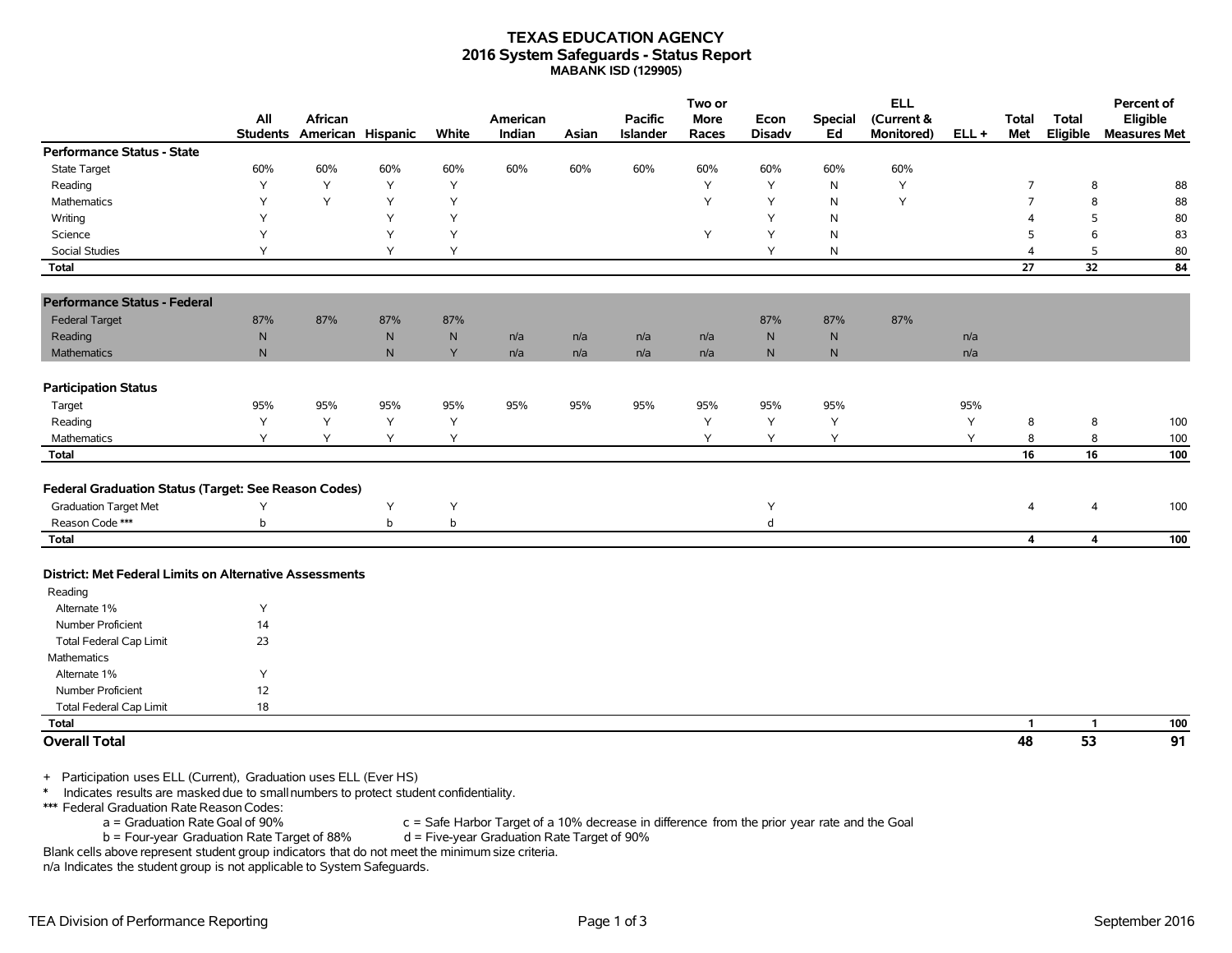### **TEXAS EDUCATION AGENCY 2016 System Safeguards - Performance and Participation Data Table MABANK ISD (129905)**

|                                     |                 |                   |      |       | American<br>Indian |        |                          | Two or      |               |                | <b>ELL</b>        |                         |
|-------------------------------------|-----------------|-------------------|------|-------|--------------------|--------|--------------------------|-------------|---------------|----------------|-------------------|-------------------------|
|                                     | All             | <b>African</b>    |      |       |                    |        | <b>Pacific</b>           | <b>More</b> | Econ          | <b>Special</b> | (Current &        | <b>ELL</b><br>(Current) |
|                                     | <b>Students</b> | American Hispanic |      | White |                    | Asian  | <b>Islander</b>          | Races       | <b>Disadv</b> | Ed             | <b>Monitored)</b> |                         |
| <b>Performance Rates</b>            |                 |                   |      |       |                    |        |                          |             |               |                |                   |                         |
| Reading                             |                 |                   |      |       |                    |        |                          |             |               |                |                   |                         |
| # at Level II Satisfactory Standard | 1,657           | 31                | 249  | 1,297 | $\ast\ast$         | 18     | $\ast$                   | 53          | 895           | 90             | 47                | n/a                     |
| <b>Total Tests</b>                  | 2,090           | 47                | 314  | 1,633 | $\ast\ast$         | 19     | $\ast$                   | 67          | 1,191         | 268            | 64                | 34                      |
| % at Level II Satisfactory Standard | 79%             | 66%               | 79%  | 79%   | 89%                | 95%    | $\ast$                   | 79%         | 75%           | 34%            | 73%               | n/a                     |
| <b>Mathematics</b>                  |                 |                   |      |       |                    |        |                          |             |               |                |                   |                         |
| # at Level II Satisfactory Standard | 1,402           | 26                | 224  | 1,080 | $\ast\ast$         | 16     | $\ast$                   | 47          | 785           | 113            | 55                | n/a                     |
| <b>Total Tests</b>                  | 1,622           | 37                | 259  | 1,246 | $\ast\ast$         | 16     | $\ast$                   | 55          | 950           | 199            | 62                | 33                      |
| % at Level II Satisfactory Standard | 86%             | 70%               | 86%  | 87%   | 100%               | 100%   | $\ast$                   | 85%         | 83%           | 57%            | 89%               | n/a                     |
| Writing                             |                 |                   |      |       |                    |        |                          |             |               |                |                   |                         |
| # at Level II Satisfactory Standard | 344             | 5                 | 52   | 270   | $\ast$             | $\ast$ | ٠                        | 12          | 188           | 15             | 7                 | n/a                     |
| <b>Total Tests</b>                  | 453             | $\overline{7}$    | 67   | 358   | $\ast$             | $\ast$ | $\overline{\phantom{a}}$ | 16          | 273           | 51             | 12                | $\ast$                  |
| % at Level II Satisfactory Standard | 76%             | 71%               | 78%  | 75%   | $\ast$             | $\ast$ | ٠                        | 75%         | 69%           | 29%            | 58%               | n/a                     |
| <b>Science</b>                      |                 |                   |      |       |                    |        |                          |             |               |                |                   |                         |
| # at Level II Satisfactory Standard | 685             | 16                | 109  | 528   | $\ast\ast$         | 5      | $\ast$                   | 21          | 379           | 53             | 22                | n/a                     |
| <b>Total Tests</b>                  | 774             | 18                | 122  | 595   | $\ast\ast$         | 5      | $\ast$                   | 28          | 447           | 108            | 25                | 9                       |
| % at Level II Satisfactory Standard | 89%             | 89%               | 89%  | 89%   | 100%               | 100%   | $\ast$                   | 75%         | 85%           | 49%            | 88%               | n/a                     |
| <b>Social Studies</b>               |                 |                   |      |       |                    |        |                          |             |               |                |                   |                         |
| # at Level II Satisfactory Standard | 381             | 5                 | 54   | 300   | $\ast$             | $\ast$ |                          | 17          | 197           | 20             | $\ast$            | n/a                     |
| <b>Total Tests</b>                  | 483             | 9                 | 73   | 376   | $\ast$             | $\ast$ |                          | 19          | 280           | 66             | $\ast$            | $\ast$                  |
| % at Level II Satisfactory Standard | 79%             | 56%               | 74%  | 80%   | $\ast$             | $\ast$ | ٠                        | 89%         | 70%           | 30%            | $\ast$            | n/a                     |
|                                     |                 |                   |      |       |                    |        |                          |             |               |                |                   |                         |
| <b>Participation Rates</b>          |                 |                   |      |       |                    |        |                          |             |               |                |                   |                         |
| Reading: 2015-2016 Assessments      |                 |                   |      |       |                    |        |                          |             |               |                |                   |                         |
| <b>Number Participating</b>         | 2,214           | 51                | 335  | 1,720 | $\ast\ast$         | 22     | $\ast$                   | 71          | 1,289         | 285            | n/a               | 40                      |
| <b>Total Students</b>               | 2,217           | 51                | 336  | 1,722 | $\ast\ast$         | 22     | $\ast$                   | 71          | 1,291         | 285            | n/a               | 40                      |
| Participation Rate                  | 100%            | 100%              | 100% | 100%  | 100%               | 100%   | $\ast$                   | 100%        | 100%          | 100%           | n/a               | 100%                    |
| Mathematics: 2015-2016 Assessments  |                 |                   |      |       |                    |        |                          |             |               |                |                   |                         |
| Number Participating                | 1,723           | 40                | 277  | 1,317 | $\ast\ast$         | 18     | $\ast$                   | 57          | 1,034         | 213            | n/a               | 39                      |
| <b>Total Students</b>               | 1,725           | 40                | 278  | 1,318 | $\ast\ast$         | 18     | $\ast$                   | 57          | 1,034         | 213            | n/a               | 39                      |
| Participation Rate                  | 100%            | 100%              | 100% | 100%  | 100%               | 100%   | $\ast$                   | 100%        | 100%          | 100%           | n/a               | 100%                    |

\* Indicates results are masked due to smallnumbers to protect student confidentiality.

\*\* When only one racial/ethnic group is masked, then the second smallest racial/ethnic group is masked (regardless of size).

- Indicates there are no students in the group.

n/a Indicates the student group is not applicable to System Safeguards.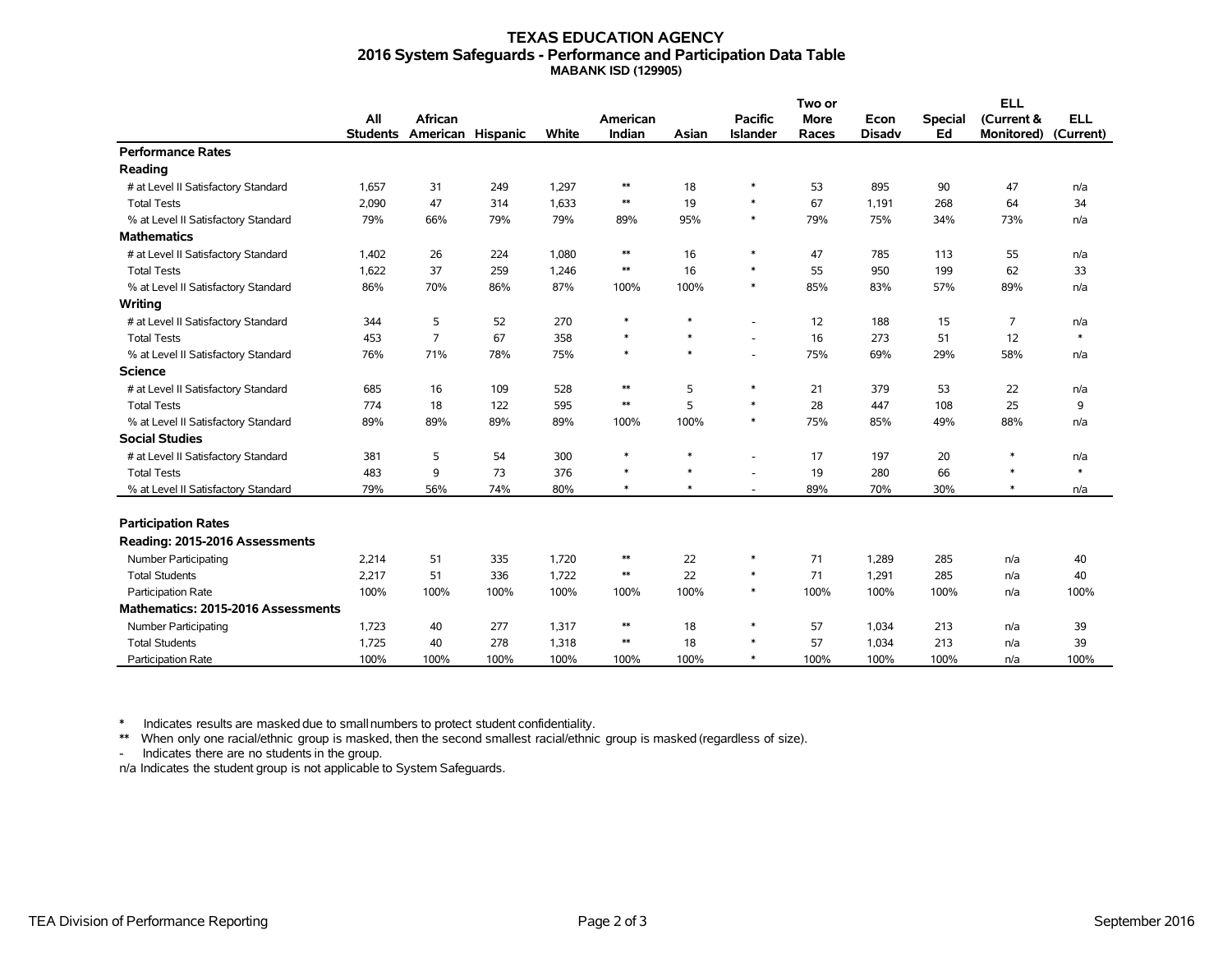### **TEXAS EDUCATION AGENCY 2016 System Safeguards - Graduation and Federal Limits Data Table MABANK ISD (129905)**

|                                                                     |                 |                   |       |       |          |        |                 | Two or                   |               |                |            |                          |
|---------------------------------------------------------------------|-----------------|-------------------|-------|-------|----------|--------|-----------------|--------------------------|---------------|----------------|------------|--------------------------|
|                                                                     | All             | African           |       |       | American |        | <b>Pacific</b>  | More                     | Econ          | <b>Special</b> | <b>ELL</b> | <b>ELL</b>               |
|                                                                     | <b>Students</b> | American Hispanic |       | White | Indian   | Asian  | <b>Islander</b> | Races                    | <b>Disady</b> | Ed             | (Ever HS)  | (Current)                |
| <b>Federal Graduation Rates</b>                                     |                 |                   |       |       |          |        |                 |                          |               |                |            |                          |
| 4-year Longitudinal Cohort Graduation Rate (Gr 9-12): Class of 2015 |                 |                   |       |       |          |        |                 |                          |               |                |            |                          |
| Number Graduated                                                    | 214             | $\ast$            | 33    | 169   | $\ast$   | $\ast$ |                 | 6                        | 114           | 18             |            | n/a                      |
| <b>Total in Class</b>                                               | 241             | $\ast$            | 37    | 192   | $\ast$   | $\ast$ |                 | 6                        | 130           | 23             |            | $\ast$                   |
| <b>Graduation Rate</b>                                              | 88.8%           |                   | 89.2% | 88.0% | $\ast$   |        | ۰.              | 100.0%                   | 87.7%         | 78.3%          | $\ast$     | n/a                      |
| 4-year Longitudinal Cohort Graduation Rate (Gr 9-12): Class of 2014 |                 |                   |       |       |          |        |                 |                          |               |                |            |                          |
| Number Graduated                                                    | 208             |                   | 28    | 170   | $\ast$   |        |                 |                          | 105           | 10             | -          | n/a                      |
| Total in Class                                                      | 219             | ∗                 | 29    | 180   | $\ast$   |        |                 |                          | 109           | 12             | -          | $\overline{\phantom{a}}$ |
| <b>Graduation Rate</b>                                              | 95.0%           | $\ast$            | 96.6% | 94.4% | $\ast$   |        |                 | 100.0%                   | 96.3%         | 83.3%          | ۰          | n/a                      |
| 5-year Extended Graduation Rate (Gr 9-12): Class of 2014            |                 |                   |       |       |          |        |                 |                          |               |                |            |                          |
| Number Graduated                                                    | 212             | $\ast$            | 28    | 174   | $\ast$   |        |                 |                          | 107           | 11             | -          | n/a                      |
| <b>Total in Class</b>                                               | 220             | $\ast$            | 29    | 181   | $\ast$   |        |                 | $\overline{\phantom{a}}$ | 111           | 12             | ۰          | $\overline{\phantom{a}}$ |
| <b>Graduation Rate</b>                                              | 96.4%           |                   | 96.6% | 96.1% | ∗        |        |                 | 100.0%                   | 96.4%         | 91.7%          | ۰          | n/a                      |

#### **District: Met Federal Limits on Alternative Assessments**

| Reading                        |    |
|--------------------------------|----|
| Number Proficient              | 14 |
| Total Federal Cap Limit        | 23 |
| <b>Mathematics</b>             |    |
| Number Proficient              | 12 |
| <b>Total Federal Cap Limit</b> | 18 |

\* Indicates results are masked due to smallnumbers to protect student confidentiality.

\*\* When only one racial/ethnic group is masked, then the second smallest racial/ethnic group is masked (regardless of size).

- Indicates there are no students in the group.

n/a Indicates the student group is not applicable to System Safeguards.